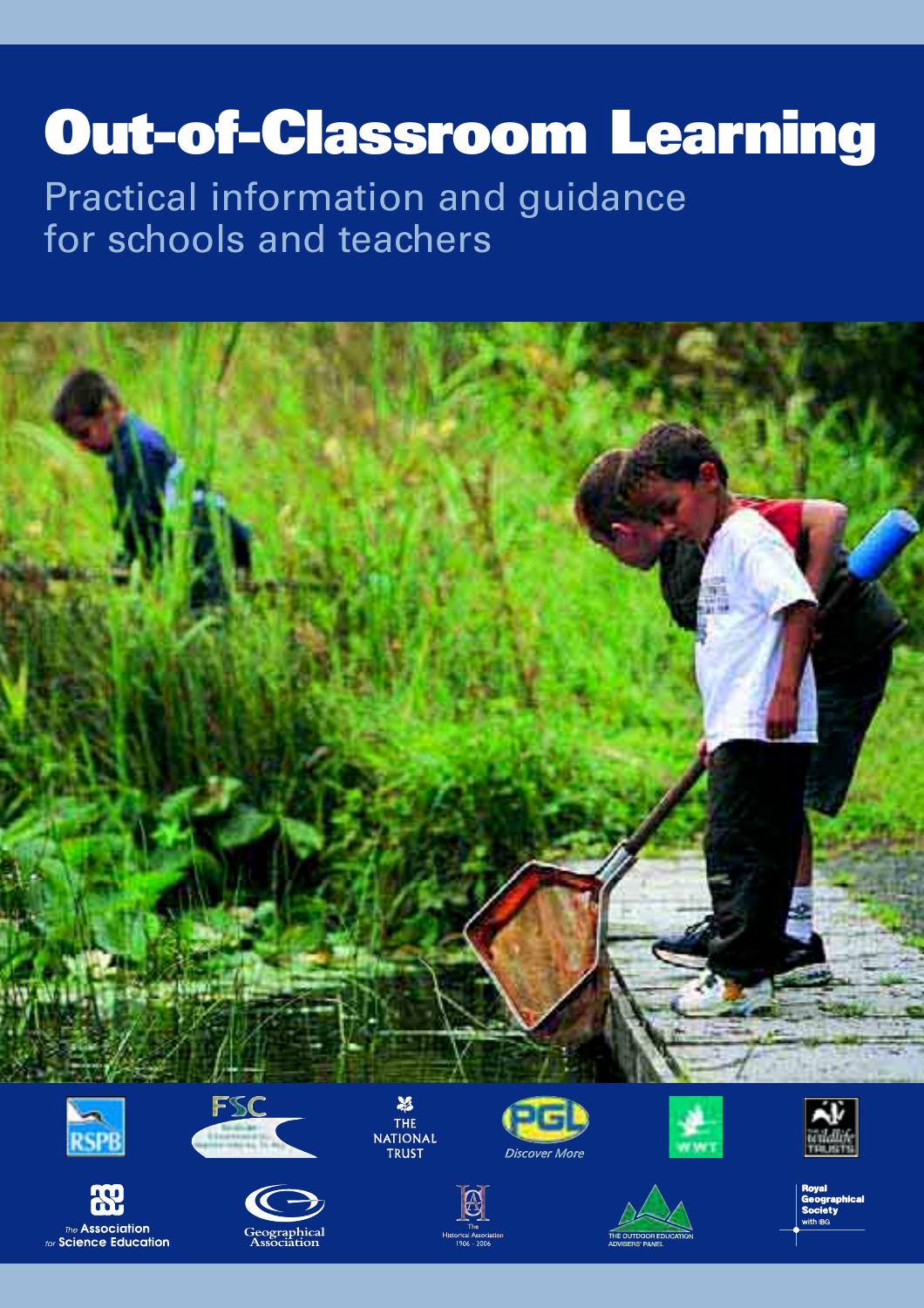## **Foreword**

## Foreword by Barry Sheerman MP

Out-of-classroom learning makes a unique contribution to a child's education, and offers many varied benefits to them, not least developing a sense of place and wonder for the world around them. By taking part in these experiences throughout their time at school, children learn lessons that complement those taught within the classroom. At the same time, they also have fun and get some exercise in the fresh air.

Organisations and charities involved with promoting out-of-classroom learning (such as those in the Real World Learning Partnership detailed in this booklet) play a crucial role in this. In addition to providing diverse opportunities for children of all ages and backgrounds, these organisations also raise the profile of education outside the classroom and increase awareness of the benefits it offers to a variety of audiences. Indeed, such was the importance of the evidence given to my Committee by members of the partnership that a group of us have now started a new centre in the home of the rural poet John Clare in Helpston; to provide inspirational educational and environmental experiences in a historic setting.

The Education and Skills Select Committee 2005 report into Education Outside the Classroom, found that 'outdoor learning can benefit pupils of all ages and can be successful in

a variety of settings… (it) enriches the curriculum and can improve educational attainment.' In response to the recommendations of that report, the Government are currently working to raise the profile and uptake of opportunities to participate in out-ofclassroom learning, and I am looking forward to reading the Department for Education and Skills' Manifesto for Education Outside the Classroom.

The Chancellor announced further support to schools for activities like out-of-classroom learning in his recent Budget. From this September, an extra half a billion pounds will be provided via the School Standards Grant for the personalisation of teaching. One of the suggested areas for spending this money is developing 'study support opportunities' such as school trips, particularly by ensuring free access for children from deprived backgrounds who might otherwise miss out.

This booklet outlines a wide range of out-of-classroom opportunities available to all children and offers a wealth of useful guidance to teachers and organisers of trips. I welcome it, and the ongoing work of the Real World Learning Partnership, wholeheartedly.

Barry Sheerman MP Chairman of the Education & Skills Select Committee, May 2006

**Outdoor learning** ❛ **can benefit pupils of all ages and can be successful in a variety of settings… (it) enriches the curriculum and can improve educational attainment** ❜

Education and Skills Select Committee 2005

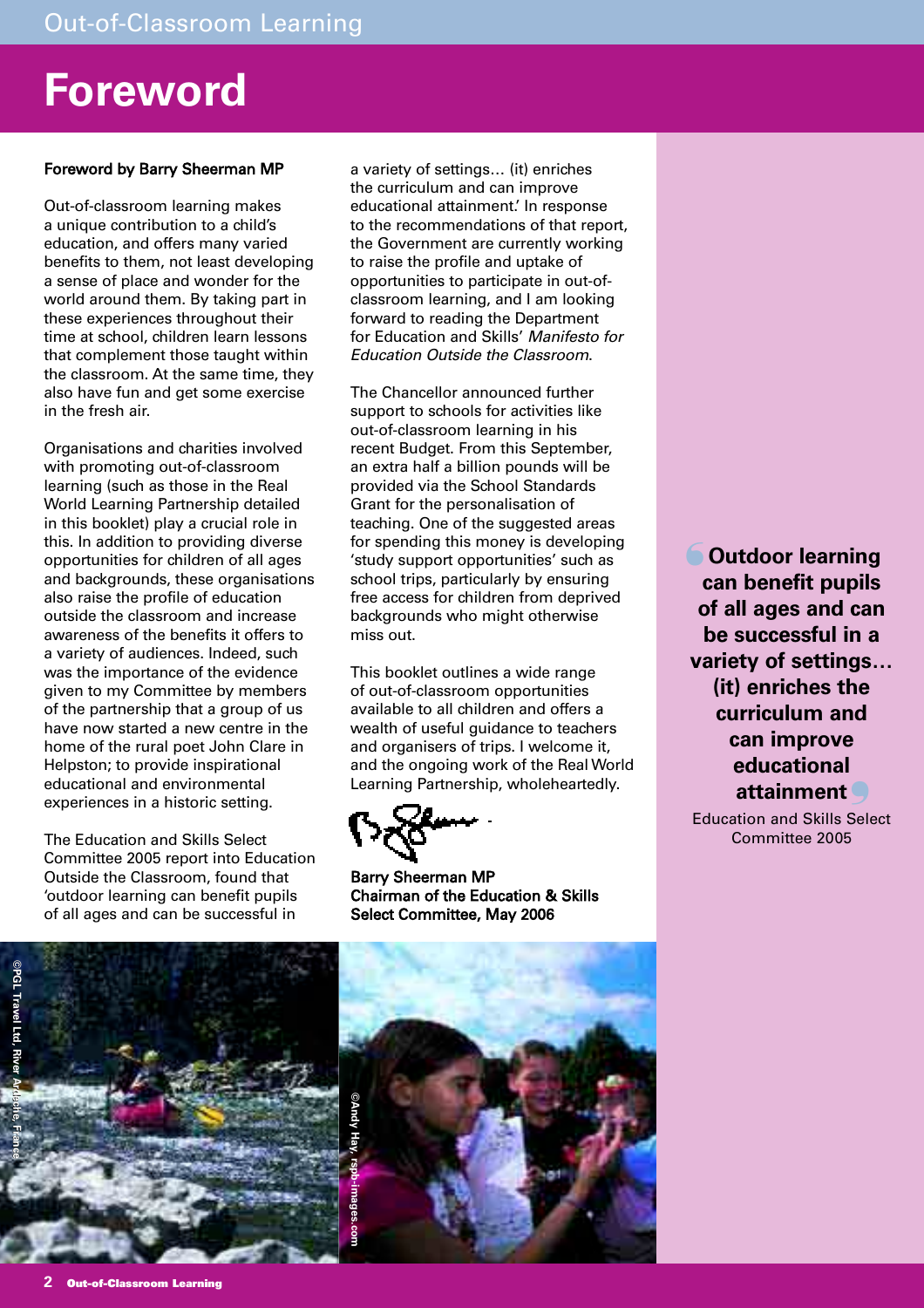## **Introduction**

Out-of-classroom learning offers fantastic opportunities and rewards to both children and teachers alike. It provides many benefits in terms of fun, enjoyment, personal development, motivation and even increased subject performance. As an holistic approach to teaching and learning, it allows young people to:

● become risk aware but not risk averse in managing their own safety

● undertake meaningful exercise as a means of staying healthy and learning more about themselves and their environment

● have fun and enjoyment and achieve negotiated goals

● have the opportunity to work with others and to contribute as 'active citizens' in a vast array of activities, many in their local community

● develop skills and self-confidence that can be applied later in their life.

The Real World Learning Partnership was formed in 2003 and consists of subject associations and organisations who provide a wide range of outdoor learning activities. We encourage and help teachers to supplement classroom-based teaching by getting their pupils out and about into the real world of which they are all a part.

In addition, we are bringing pressure to bear on the Government to raise the profile of these experiences and to ensure that all young people have an entitlement to take part in learning outside the classroom. The partnership is also investing in independent research to build on good practice and support dissemination through subject associations and interested parties.

Some of you run your own visits, or use our sites or centres, or are involved in other activities we run at your school or in your local community. If that is the case, I hope this booklet reinforces the picture of some of the activities you have undertaken in the past (and possibly offers one or two new things that might be useful in the future).

However, if you haven't considered organising any out-of-classroom learning, or you want to do so but you are not quite sure where to start, then we believe that this publication is just what you need – lots of useful information to provide appropriate guidance and support plus ideas to inspire both you and colleagues, and your pupils!

Over the next few pages you will discover the unique contribution out-of-classroom learning can offer to everyone and the special opportunity it offers to those who do not necessarily perform well in the classroom context.

The first part of the booklet has a wide variety of examples of what the Real World Learning Partnership organisations are able to offer. The second section is full of useful and uncomplicated guidance on how to organise an activity or visit and also what to look for and expect from a 'quality provider' of out-of-classroom learning. The last few pages list a number of accessible references plus the contact addresses of partners and others you can get in touch with to find out more information to arrange your activity or visit.

All Real World Learning partners are committed to not only promoting out-of-classroom learning but in trying to ensure access for all. We believe that every child *does* matter and that is why we are committed to helping you and your pupils to work out of the classroom, in your local community, or by visiting our reserves, properties and centres. If we can help in any way please do contact us. We would be very pleased to help!

Anthony Thomas Chairman Real World Learning Campaign

### **Out-of-Classroom Learning**

Foreword

**page 2**

Introduction

#### **page 3**

Real world, real learning, real benefits

**pages 4-5**

### **Real World Learning Partners**

Subject Associations

**pages 6-7**

The RSPB: Living Classrooms

**pages 8-9**

PGL Travel Ltd: Benefiting from Adventure

**pages 10-11**

Wildfowl & Wetlands Trust: The Great Pond Safari

**pages 12-13**

National Trust: History, people and community

**pages 14-15**

Field Studies Council: Fantastic fieldwork

**pages 16-17**

The Wildlife Trusts: Local, sustainable and in your community

**pages 18-19**

### **Best Practice Guide**

Hints and tips for teachers

**pages 20-22**

Quality providers

**pages 23-25**

**Contacts** 

**page 26**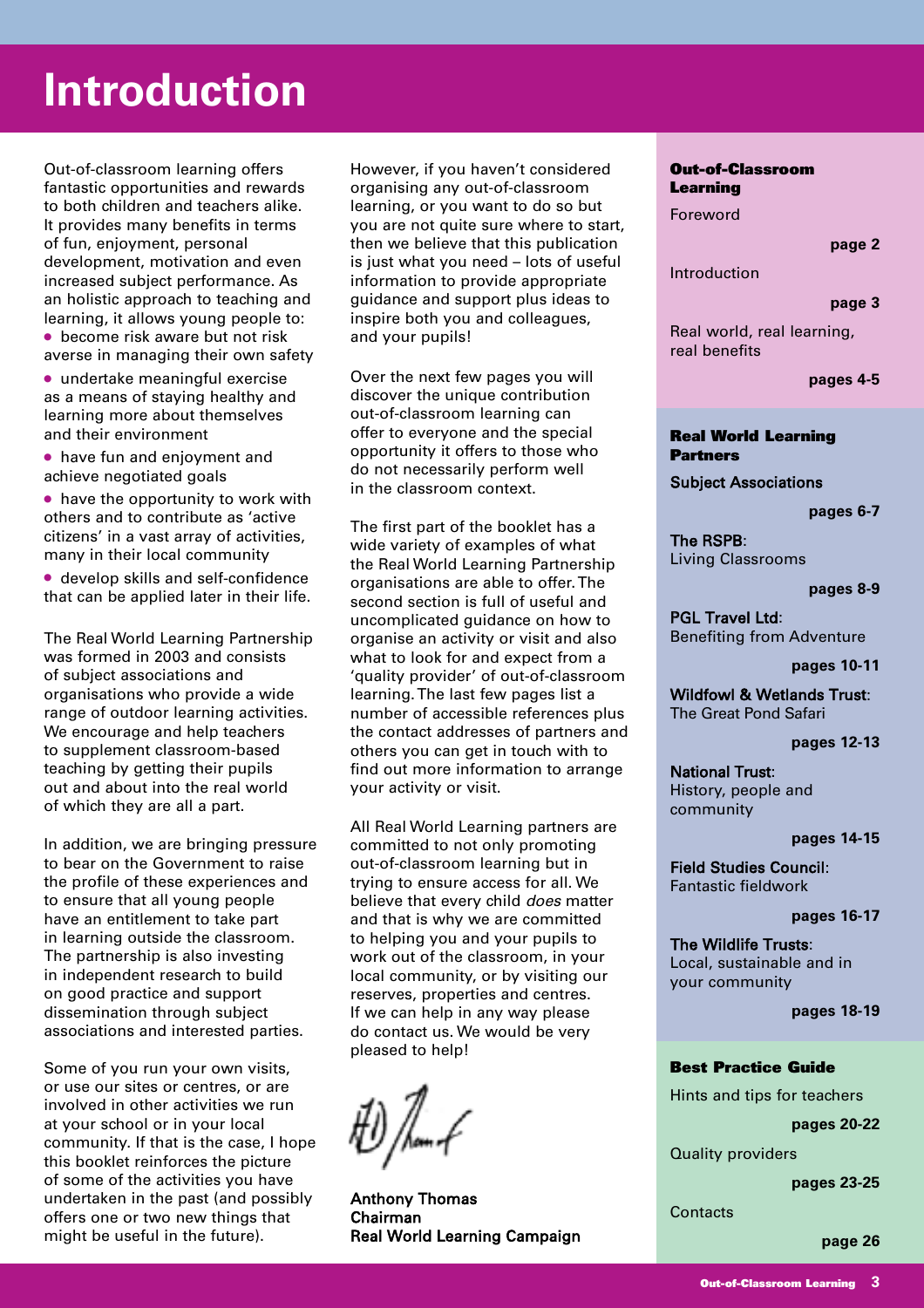## **Real world, real learning, real benefits**

**Education is not something to keep in a box, even when the box is classroom-shaped. The habit of learning, an urge to find out more, is developed when we feel inspired. The world outside the school is richly inspiring, constantly re-energising what takes place within the classroom. It is the source of all our learning – about our history, about our culture, about our place in the natural world and our relationships with each other. This two-way flow can be embedded in every child's education, entirely at ease within any school's ethos.**



The learning that takes place in the natural and built environment can be truly inspirational. Teachers can then harness this to bring curriculumbased learning to life. Despite modern technology, sophisticated classroom practice and complicated lifestyles, there is no substitute for a child smelling, listening to and touching the natural world, and experiencing our heritage and culture, hands-on.

A planned programme of out-of-classroom learning provides part of the foundation for a fulfilled life, which every child should have access to.

Education outside the classroom – real world learning – makes an important contribution to building a child's store of knowledge, which is based on their own creativity and enquiry. It will build a greater depth of

understanding, based on personal experience, and lead to numerous takingoff points for developing a child's own interests.

Research shows that children who have been introduced to their local environment and understand how to look after it, who have a practical grasp of our shared history, are far more likely to develop into active citizens in later life, giving and receiving more from their community and participating in democratic society. To many teachers this is instinctive knowledge, others simply need some practical help to realise the potential of this kind of learning within their own school setting.

### **Improved achievement for all**

Out-of-classroom learning is also completely socially inclusive. It has particular benefits for children growing up in

economically deprived or urban areas. Early evaluation of a Government initiative, 'London Challenge', suggests that out-ofclassroom experience allows young people with learning difficulties or who feel excluded to excel precisely because the activities are taking place outside the classroom.

In their 2004/05 annual report, Ofsted reinforced the important role outof-classroom learning can play in specific subjects, commenting that 'in subjects such as geography, history and art, fieldwork and visits to museums and galleries provide opportunities to enrich learning and can have a profound effect on pupils.'

The Ofsted report into outdoor education in 2004 noted 'outdoor education continues to thrive where head teachers and individual enthusiasts provide leadership and a vision… They recognise the importance of outdoor education experiences in giving depth to the curriculum and to students' personal and social development.'

Fieldwork can also improve long-term memory and enables higher-order learning, while residential trips help the development of young people's social skills. Accompanying teachers also notice the improvement in relationships between pupils and themselves,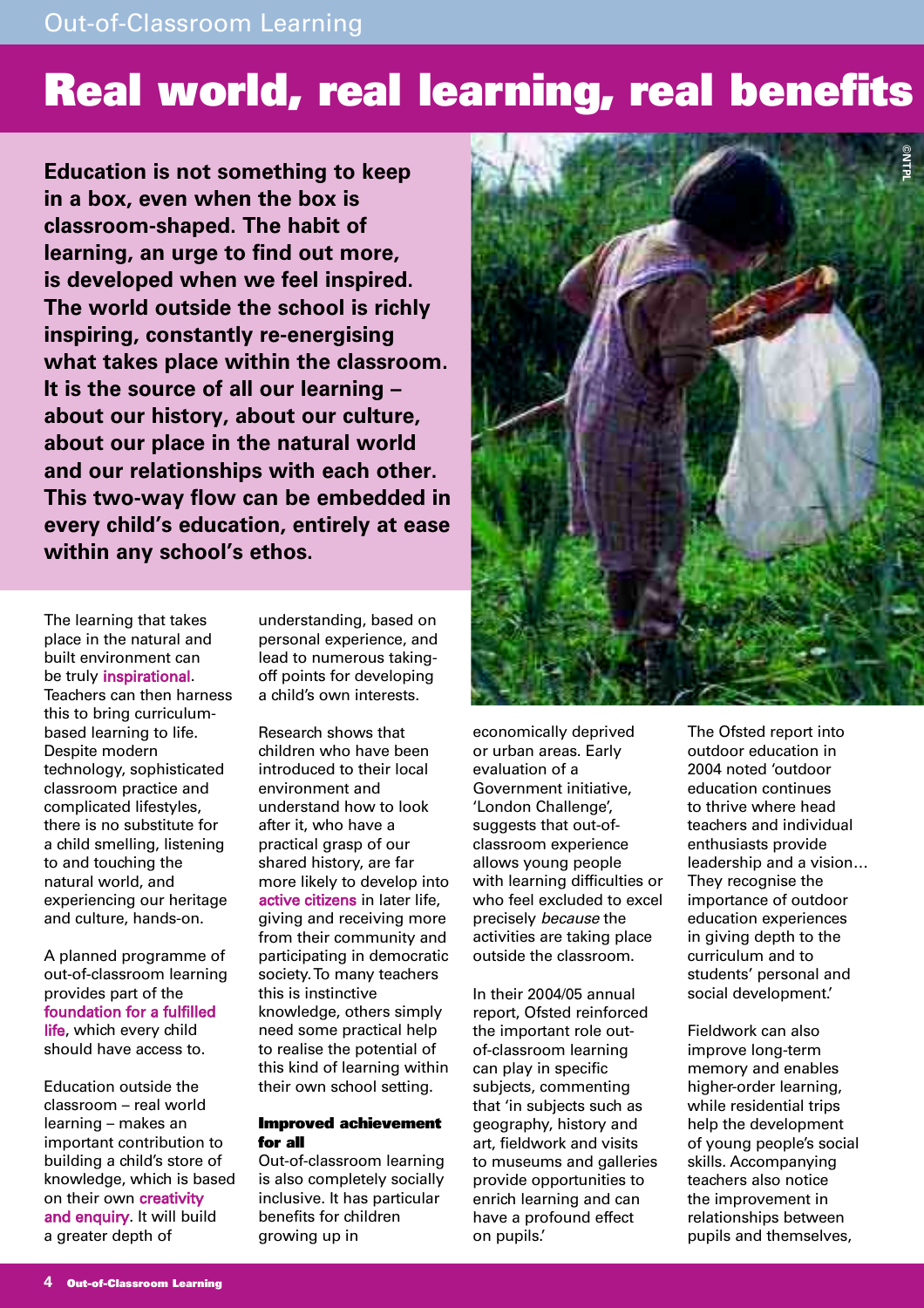



feeding back to improved learning in the classroom.

### **Learning how to be fit, naturally**

Recent research identifies links between good physical health and understanding how to experience the natural environment. Wildliferich natural landscapes are the best places to be physically active, especially where they are close to urban centres. Young people visiting these to take part in easily-accessible, healthy activities see this kind of learning as a pleasure, not a chore. Time spent in the natural world also promotes a positive outlook on life and enhances our ability to cope with and recover from stress and illness.

Giving children and young people the opportunity to get out and explore the world equips them with the skills and enthusiasm to lead healthy lifestyles. Out-of-classroom learning also enables teachers to show children that healthy living is about more than doing sports. It can also be as simple as a walk, looking at wildlife or perhaps discovering how local food is grown and how it is processed into the meal on the table at home.

Schools and teachers play an irreplaceable role in providing opportunities for every child to the enriching experience of learning, playing and being active in the world outside the classroom. This booklet gives a

wealth of practical know-how, contacts and guidance to help you to make it happen in your school.

Education shouldn't be in a box. Together, we need to let the real world in and encourage children to explore it.

 $\blacksquare$  I was amazed at how quickly all **my Year 3 class were able to investigate creatively scientific problems set by the enthusiastic field teachers. It would have taken hours using classroom resources, but they were interpreting their surroundings more confidently than I would ever have imagined. Those who struggle in class were offering suggestions as boldly, if not more so, than the more able. A terrific kinaesthetic learning experience** ❜

June Simpson, Shefford Lower School, Bedfordshire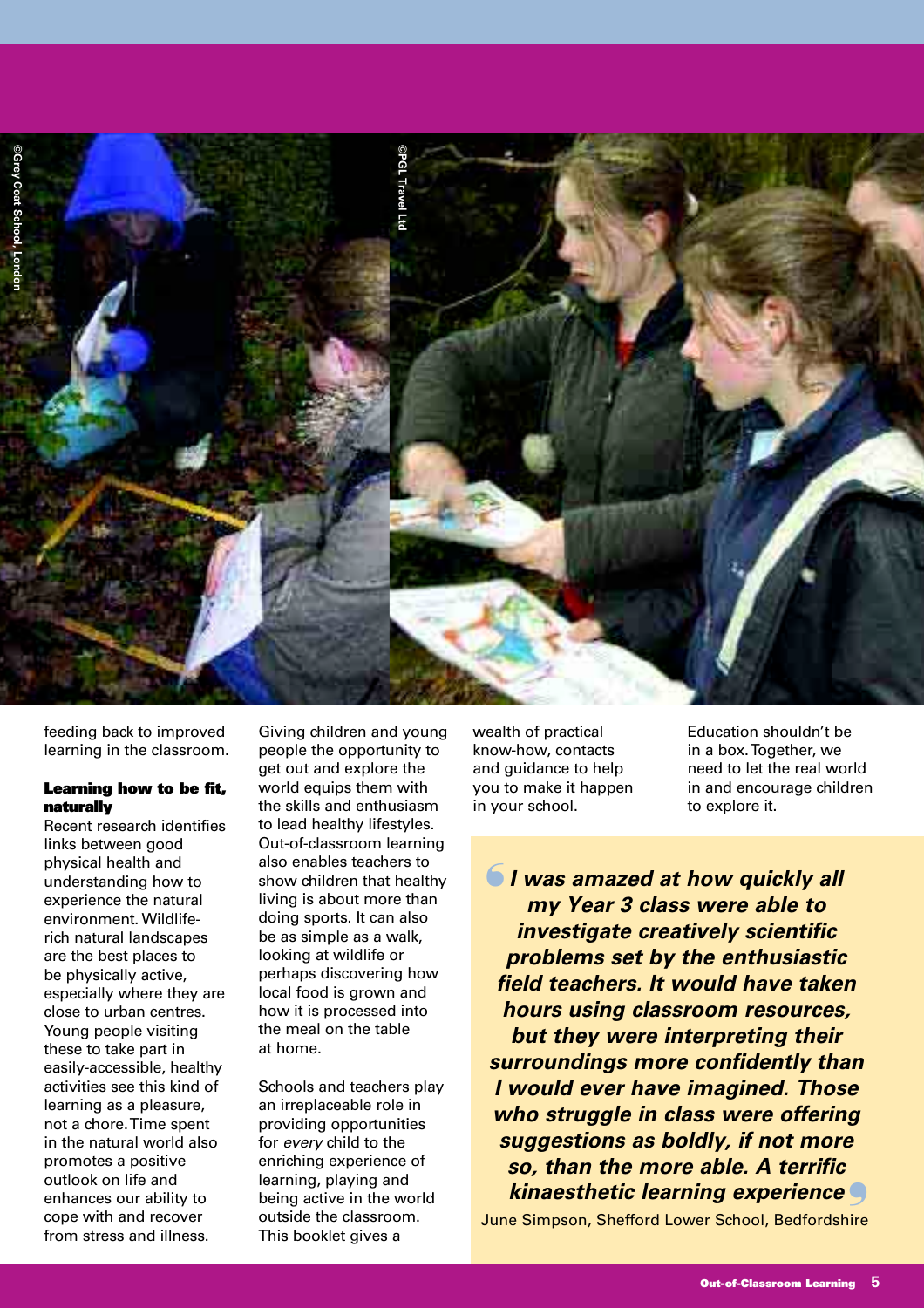## **Subject Associations**

## **The Association for Science Education**



#### The Association for Science Education

With 18,000 members drawn from all areas of science education, the Association for Science Education (ASE) is the largest subject association, providing a powerful force to promote excellence in science teaching and learning. Through a national network of teachers, technicians, lecturers and advisors – as well as a team of permanent staff – ASE creates conferences, online resources, publications, INSET and many varied projects to

offer support and encouragement to everyone involved in science education.

ASE's Outdoor Science Working Group aims to promote and support good practice in out-ofclassroom activity as an essential part of secondary science education. The Working Group, with representatives from across the sciences, collects activities and disseminates good practice, monitors levels of fieldwork provision, supports teacher training and provides advice to ASE members. These are regularly updated on ASE's website and

members' Education in Science magazine. This work complements the outdoor science strands for ASE's Annual Conference and outdoor science-themed Primary Science Review and School Science Review journals in 2006.

ASE also works closely with the Earth Science Teachers' Association (ESTA) whose aim is to advance education by encouraging and supporting the teaching of earth sciences at all levels, whether as a single subject such as geology, or as part of science or geography or other courses.



## **The Historical Association**



The **Historical Association** 1906 - 2006

The Historical Association (HA) was founded in 1906 and membership is open to everyone. It is the 'Voice of History', bringing together and representing people who share an interest in, and a love for, history. The HA aims to further the study, teaching and enjoyment of history at all levels; teacher, student, amateur and professional.



The HA does this by: ● Encouraging a wide membership, linked together at a local level by active branches ● Creating an

environment that

supports lifelong learning

● Providing resources, such as events, journals and website information, that meet the evolving needs of people who

share an interest in history

● Campaigning for history and representing its value to decision makers at local and national levels.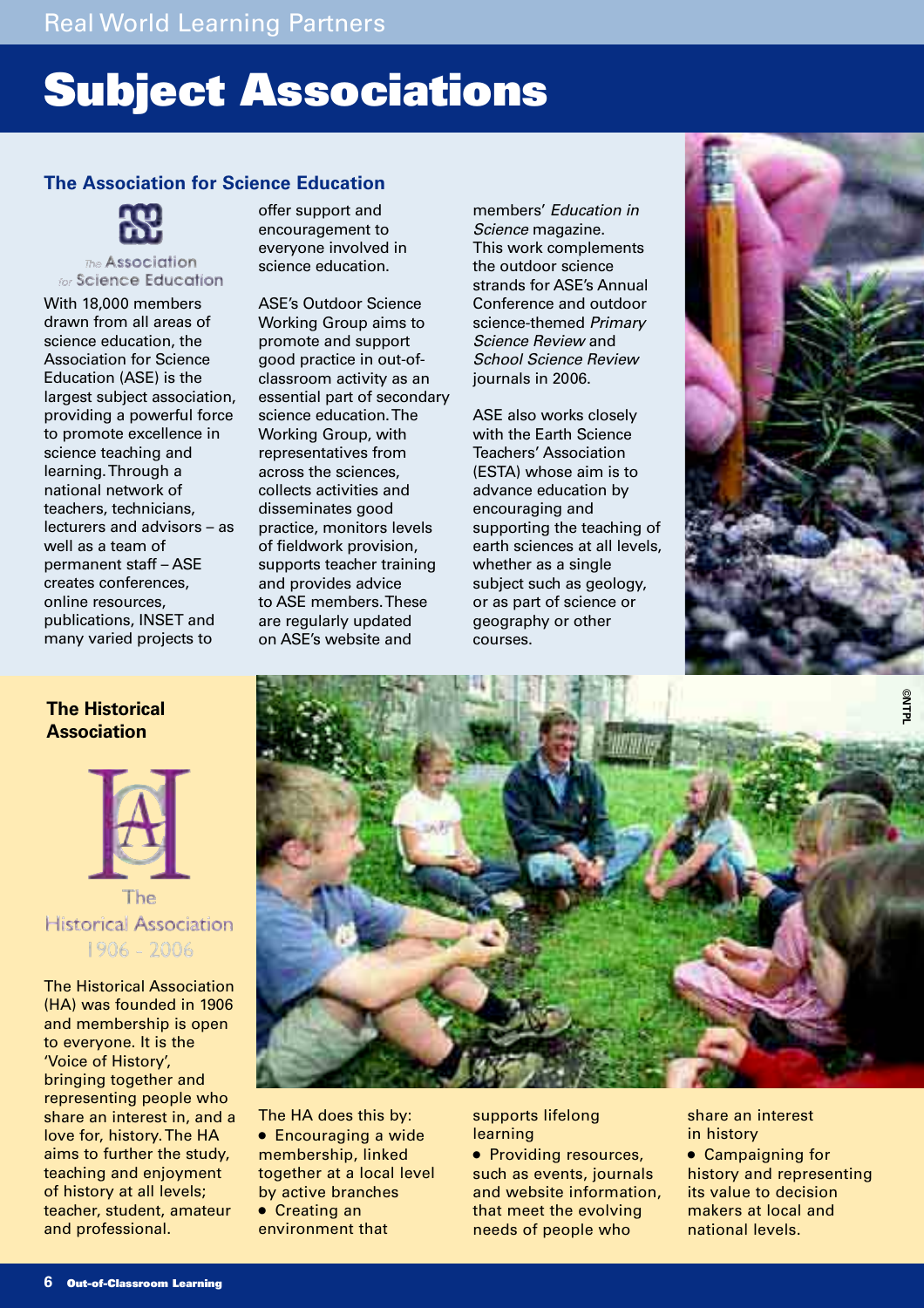## **The Geographical Association**

The Geographical Association (GA) currently has 8,000 individual and group members drawn mainly from secondary schools and colleges and with a significant primary school membership. Its enduring mission is to further the learning and teaching of geography. It undertakes its work through ten interest groups coordinated by an Education Committee and a professional staff team led by a full-time chief executive, based in Sheffield.

Fieldwork has always been a vital component, featuring strongly in the



GA's conferences, journals and publications. Outdoor learning is the key feature to the GA's annual Worldwise Challenge. The Field Studies Working Group is one of the GA's most active bodies, leading professional development activities at the Annual Conference and supporting teachers through journal articles and publications. The latter are often in partnership with the Field Studies

Council resulting in, for example, the Fieldwork File: Managing Safe and Successful Fieldwork. All materials can be viewed at the geography shop on the website, including teaching materials such as A-Z Fieldwork. See also the Fieldwork Forum, and

the new Geography Quality Marks which emphasise outdoor learning. The journals regularly feature fieldwork and the Spring 2006 issue of Primary Geographer was devoted entirely to the theme of outdoor learning.





## **The Royal Geographical Society (with The Institute of British Geographers)**

The Royal Geographical Society (with IBG) is the learned society and professional body for geography and geographers. Geographical education and fieldwork have been at the heart of the Society for most of its 175 years. The Society offers advice, guidance and support for geography field teaching:

● Professional development courses on health, safety and risk assessment for anyone organising off-site visits – either in the UK or abroad – aimed at teachers, education visits co-ordinators (EVCs) and youth leaders. Over 1,000 people have benefited from this training in the past four years. For more specialist interests, there are courses and manuals on fieldwork methods

● Guidance and exemplars on making the good use of local data to inform fieldwork and linked to using GIS

● Grants, awarded annually, to support teachers in developing innovative teaching ideas, including field teaching

**Roval** Geographical **Society** with IBG

Advancing geography and geographical learning

● Expert advice from the Society's fieldwork and expeditions team, which is a world leader in providing information, guidance, and training for teachers and students planning fieldwork and expeditions

● A searchable database of more than 300 field centres around the world

● Professional accreditation, including a special strand for geography teachers, in the form of Chartered Geographer. A key element of this is commitment to continuing professional development, including fieldwork teaching

• The Society will shortly be providing an online one-stop shop for fieldwork teaching and local learning in geography as part of the programme of activities in the recently launched Action Plan for Geography, led jointly by the Society and the GA.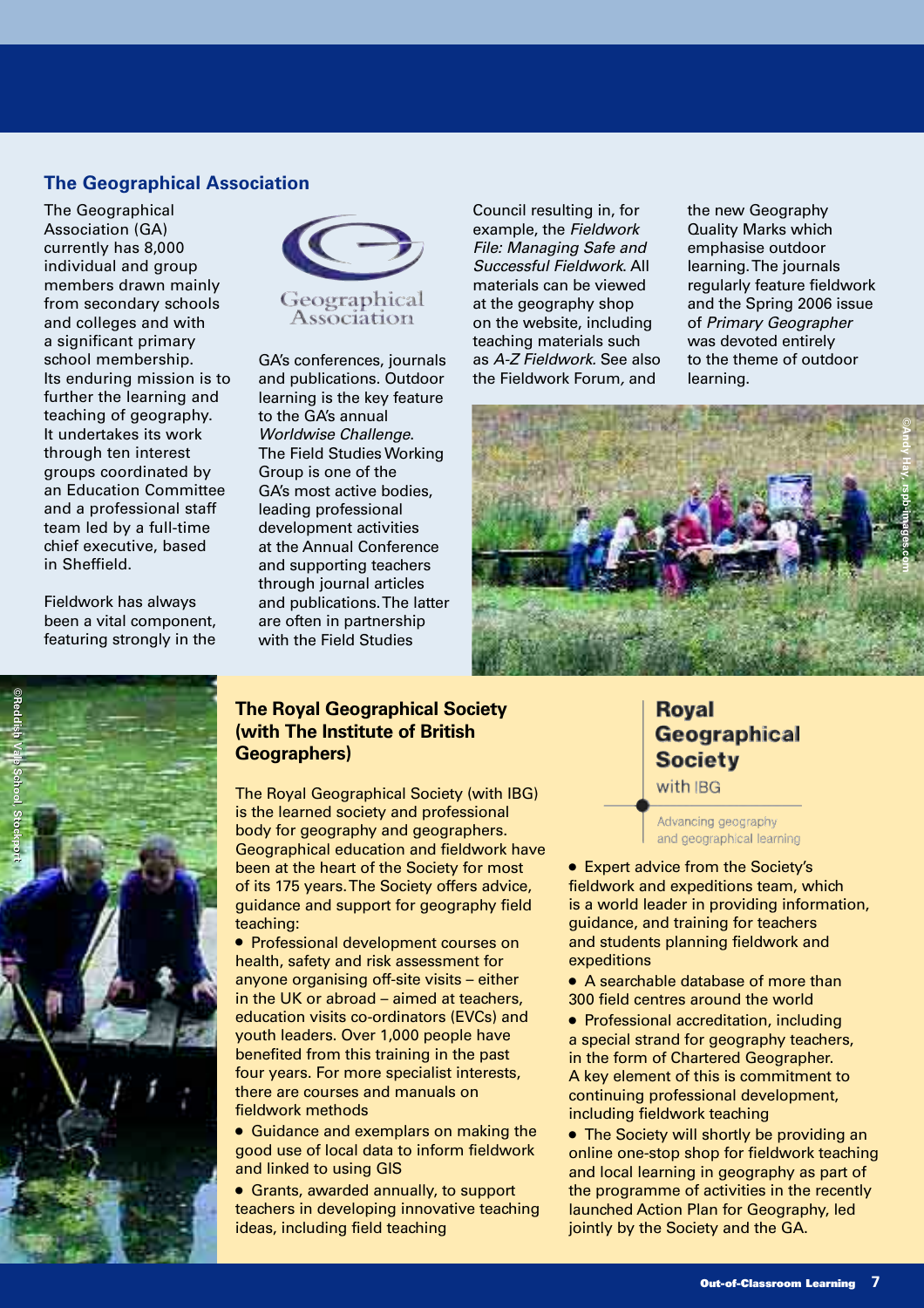## **Living Classrooms**

**The RSPB is the UK charity working to secure a healthy environment for birds and wildlife, helping to create a better world for us all. The RSPB has more than a million members – including 160,000 under the age of 18 – and more than 180 nature reserves. Led by professional RSPB educators at more than 40 locations, the RSPB field teaching scheme, Living Classrooms, offers an exciting range of curriculumlinked education programmes. These are designed to bring learning to life through fun, safe, hands-on and thought provoking activities.** 

More than 50,000 school children from across the UK now enjoy real world learning at an RSPB nature reserve every year. With the growing need for everyone to take a sustainable approach to local and global environmental issues, the RSPB offers the opportunity for all school children to make essential connections with the natural world in a stimulating and safe environment. Going far beyond integrated and innovative curriculumlinked activities, RSPB field teaching also enables pupils from all backgrounds to rediscover innate connections with nature. This helps them to develop a sense of place and be inspired to take personal responsibility for the environment.

Out-of-classroom learning programmes are backed-up with a wealth

of resources from the RSPB's wider youth activities. The RSPB has been supporting schools for more than 100 years in bringing birds and nature to life in the classroom. Beyond the formal setting, the RSPB has more than 60 years' experience working with young people through its Wildlife Explorers club – one of the largest environmental clubs for young people in the world.

#### **Connecting with nature**

The RSPB's 130 trained field teachers encourage pupils to discover a reserve's natural wonders. The RSPB's standard is to provide a ratio of one field teacher to every 15 children for the duration of the entire visit. This ensures that each child gets the greatest level of interaction with the environment and the field



## $\bigcirc$  I can't believe all those creatures **live in the mud!** ❜

teacher. The programmes include a range of options which can be tailored to teachers' individual needs – including birds and their habitats, ponddipping, mini-beasting and sensory exploration.

### For instance, at the Ribble Discovery Centre in Lancashire a unique and alternative option to traditional pond-dipping is 'mud-dipping'. Children

discover the huge variety and number of creatures that live in the mud of the spectacular Ribble estuary. This helps them to understand why so many birds rely on the mudflats and how they have adapted to feed there. The well-equipped visitor and education centre is the ideal base from which to explore and investigate the vast area of mudflats and fringing sand dunes and saltmarsh.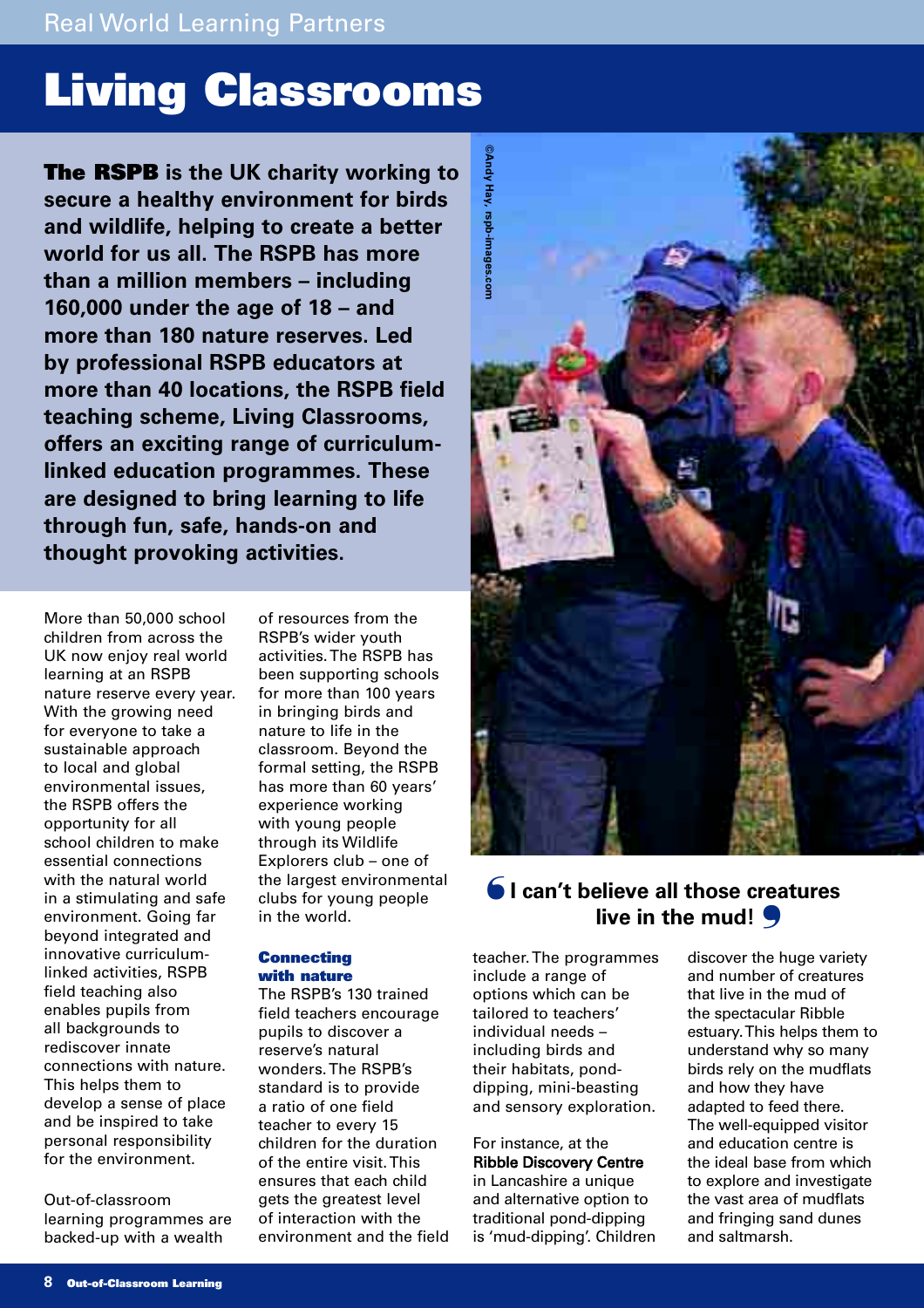



## **When I saw the swan with the eggs,**  ❛ **it made me feel really into nature**

In contrast, the RSPB Sandwell Valley nature reserve is just a few miles from the middle of Birmingham. Pupils are able to explore nature all year round through the first-hand study of birds, other animals and plants. Wildlife adventure walks stimulate children to use the senses of sight, touch and hearing. Playing food chain and migration games reinforces what children have learnt in a

fun way. The geography and history of the reserve is also investigated through mapping the land-use of the reserve and revealing how it is managed for wildlife and people.

Visiting Sandwell Valley increases pupils' knowledge of the environment through hands-on learning and helps them understand the value of wildlife and with interactive displays, supports the whole experience.

#### **Wildlife for All**

The RSPB and the Royal Parks partnership, Wildlife for All, aims to introduce new audiences to London's Royal Parks to discover the wildlife that lives in them. The programme of school visits is aimed at schools in the city with high levels of low-income families. The sessions are offered free of charge and schools are targeted within walking distance of the park; thereby ensuring that no cost is passed onto the children and their families.

'Treemendous Trees' programme looks at plants and invertebrates, and how they provide food for animals. In 'Parky Birds' children learn about the adaptations that birds have made to live in water and woodlands.

The Wildlife for All team work with the schools to ensure that the programmes deliver their individual needs, such as identifying and dealing with discipline problems, providing support to children where English is not a first language, and resolving access problems for children with physical disabilities.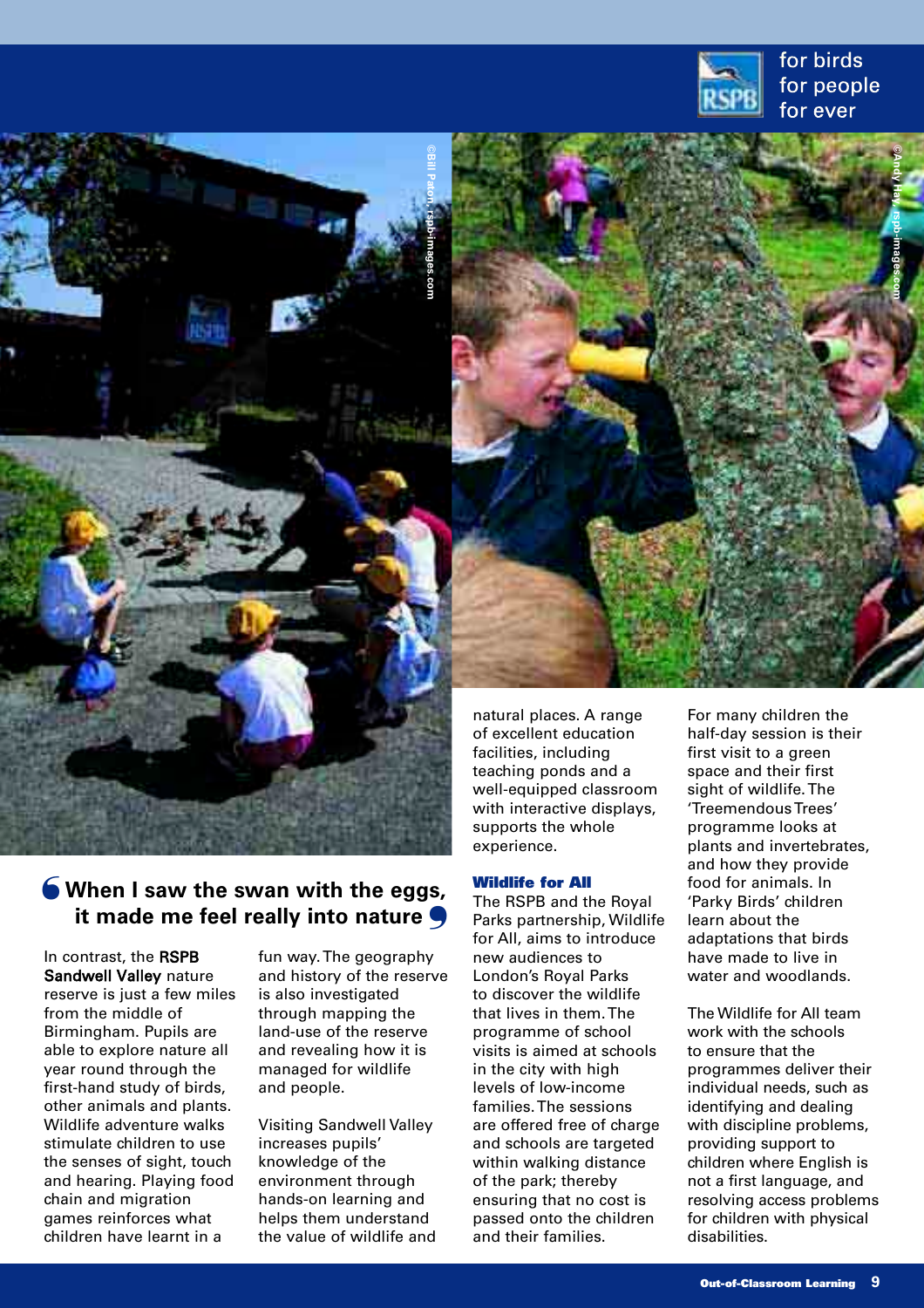## **Benefiting from Adventure**

**PGL Travel Ltd operates 25 adventure and study centres throughout Britain and in France and Spain, where youngsters can benefit from a positive outdoor learning experience. PGL's young and enthusiastic staff work with school party leaders to ensure that their objectives are met in a fun and friendly way, through social interaction and adventure activity sessions. PGL centres are licensed where in-scope activities are provided and are subject to British Activity Holiday Association (BAHA) voluntary inspection when outside the scope of licensing.** 

If education is about preparing children for life after school, there is an obvious advantage in introducing them to social, psychological and physical challenges in the outdoors during their school time. Not only do residential outdoor activity courses from PGL provide this opportunity, they also

contribute to every strand of the Government's 'Every Child Matters' strategy.

#### **Be Healthy**

Over recent years, great concern has been expressed about the sedentary lifestyle of many of our children and young people. There is a



tendency for youngsters to put more emphasis on looking the part than actually participating in activity. In addition, not everyone enjoys the ball sports and team games which comprise most school sports. The outdoor pursuits offered by PGL include a range of alternative activities that can provide healthy exercise and active interest in sports requiring different skills, such as orienteering, canoeing, climbing and hill walking.

#### **Stay Safe**

Life is full of risks and challenges, so society would be failing the next generation if we didn't introduce children to risk assessment and management. The most obvious hazards that outdoor pursuits present are the activities themselves. Sometimes

**Outdoor activity** ❛ **is absolutely fantastic for children. It's good for their health and it's good for character** building 9

Rt Hon Tony Blair MP, 2005

they may seem daunting, but the perception is often greater than the reality. Participation in PGL's well-led outdoor activity courses can teach youngsters to recognise hazards, realise that the risks they present can be assessed, and that control measures must be implemented to bring risk down to an acceptable level before participation takes place.

Residentials also bring social challenges. It's

**Properly managed outdoor and** ❛ **adventurous activities can help participants understand risk awareness, risk assessment and risk management and the control measures that are necessary, and thereby help to equip them to deal** with the risk inherent in life **S** 

The Advisory Committee to the Health & Safety Executive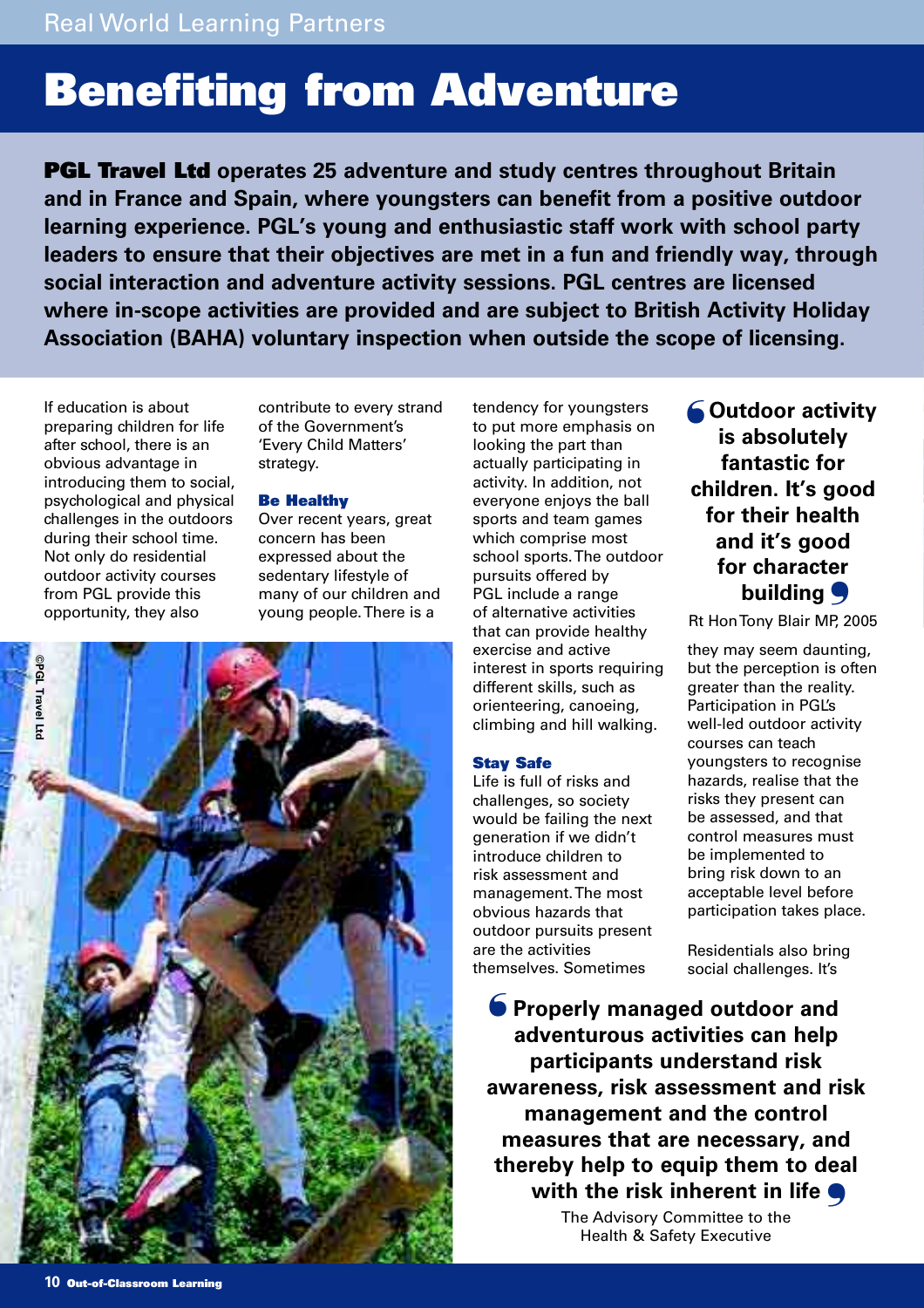



different for classmates and teachers to live together on a 24-hour basis rather than for just the school day and this situation often necessitates control measures of its own. Finally, exposure to all these new challenges, outside a youngster's normal comfort zone, may pose some psychological challenges, which teachers will need to address to support pupils as part of the learning curve.

### **Enjoy and Achieve**

We all know that children learn best when they are having fun. For many children the school residential adventure course is the highlight of the school year, if not their whole school life. At PGL, youngsters find that the outdoors can be 'a level playing field'; in that the practical skills, commitment and

confidence required to excel can be displayed by those who may not be the high achievers in the classroom. PGL courses are all about

**To listen to your staff encourage** ❛ **arch-enemies to work as a team on the sensory trail was incredible. To watch all the children laugh, cry, shout and congratulate one another will stay with us forever** ❜

Teacher, Southampton 2005

'accentuating the positive' and try to ensure that everyone has the chance to succeed. By operating a 'challenge by choice' philosophy, youngsters are allowed to determine how far they go, so that no one is pushed too far.

### **Achieve Economic Wellbeing**

This is really all about the transfer of learning from

esteem and greater self-confidence. A PGL adventure activity may strike a chord and entice them to join a club back at home and develop a healthy, active hobby that will stay with them for life. And, of course, there's still time for Olympic hopefuls to develop for London in 2012.

the residential experience back to school, home and future life. Youngsters may return with a better sense of place, respect for others, enhanced self-

'Many parents commented afterwards that their children had changed as a result of the week's experiences: a real growth in maturity, independence and cooperation' – Royal Junior School, Hindhead, Surrey 2005.

### **Make a Positive Contribution**

Living away from home for the first time introduces youngsters to the concepts of community and citizenship. The school group becomes a community in its own right and takes with it the school's philosophy and code of conduct. At most PGL centres several schools and their communities come together into a society where wider citizenship rules have to apply in the interests of all. These are important concepts for youngsters to appreciate in preparation for the outside world.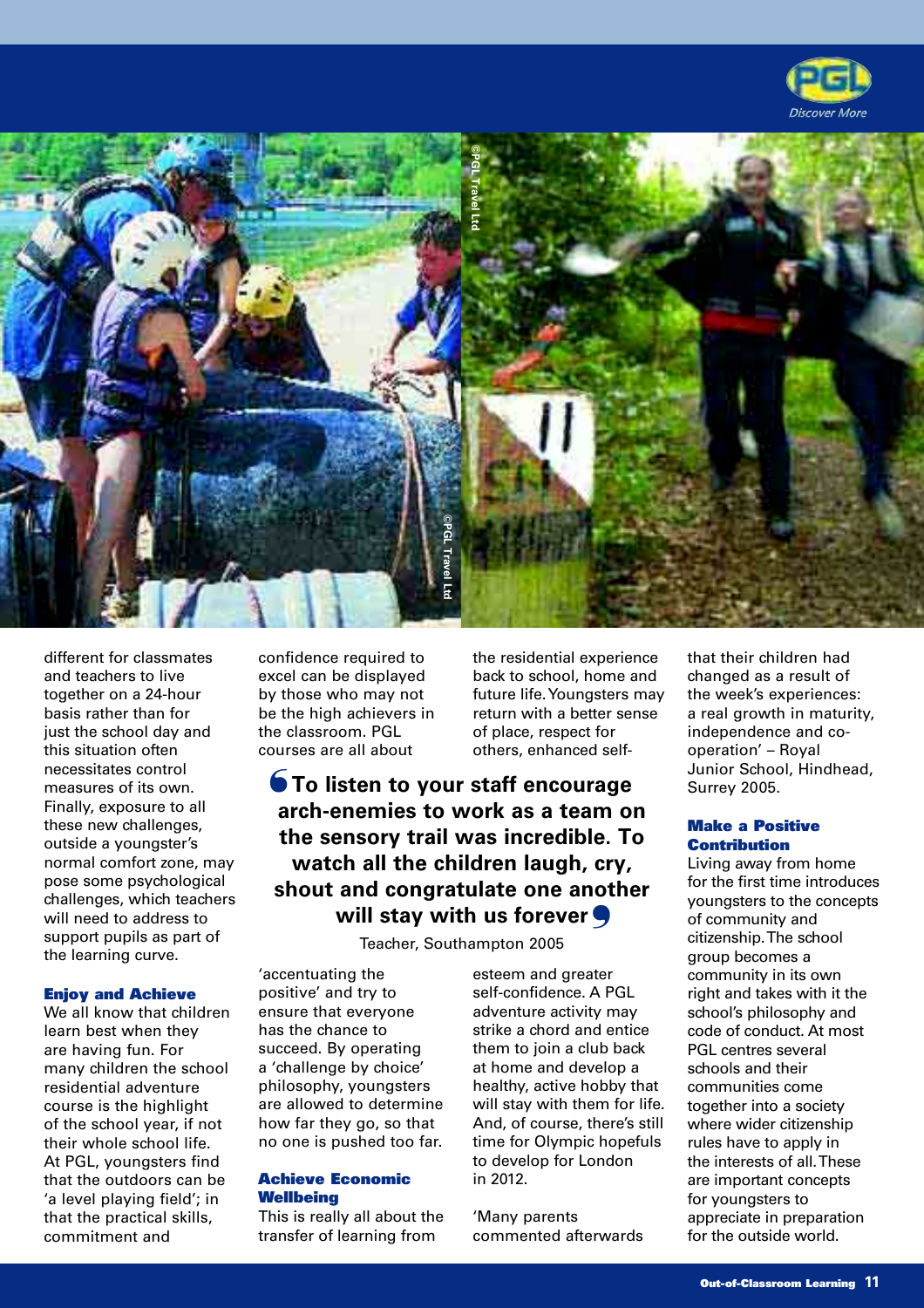## **The Great Pond Safari**



**The Wildfowl & Wetlands Trust (WWT) is the largest international wetland conservation charity in the UK.WWT's mission is to conserve wetlands and their biodiversity, as these are vitally important for the quality and maintenance of all life. Founded in 1946 by the artist and naturalist Sir Peter Scott, WWT has nine visitor centres around the UK, where people can get closer to wetland birds and enjoy spectacular wetland landscapes in a welcome and friendly environment. WWT has 60 years' experience in innovative environmental, science and sustainability education for all levels, from pre-school to postgraduate.**

WWT centres are great places for children to interact with all things wet and wild; becoming connected to nature, opening their senses, and learning about the water cycle and 'waterlife'. Everything is tailored to the National Curriculum, with special programmes available for GCSE, A-Level and special needs. WWT works extensively with teachers and other educators to ensure that its programmes are up-tothe-minute with National Curriculum developments. The Great Pond Safari is

the Wildfowl & Wetlands Trust's cross-curricular programme, designed for Key Stage 2 children, (7-11 year olds), that allows them to directly experience the environment of the UK pond. Accordingly, it includes an out-ofclassroom visit to one of the nine visitor centres operated by WWT.

The design brief for the Great Pond Safari stipulated that all activity should be child-centred,

experiential and involve a component of out-ofclassroom learning. The design also incorporates 'learning styles' theory by developing a range of activities that offer something to different children. The basic idea is that children become members of the Pond Squad for a day and assist Ramsar the Wetland Wizard in his quest to find the missing pond creatures.

Needless to say, the pond dip is an integral part of

the day. Pond dipping hits all of the right buttons for child-centred fun (provided that you can stop the adults taking over!). It really is one of those all-consuming activities. The sensory activity is designed to make use of visual and auditory skills. Children spend time in a wild area and imagine what it would be like to live there. They collect their thoughts and observations by small drawings, sound maps and by choosing words; collected by the group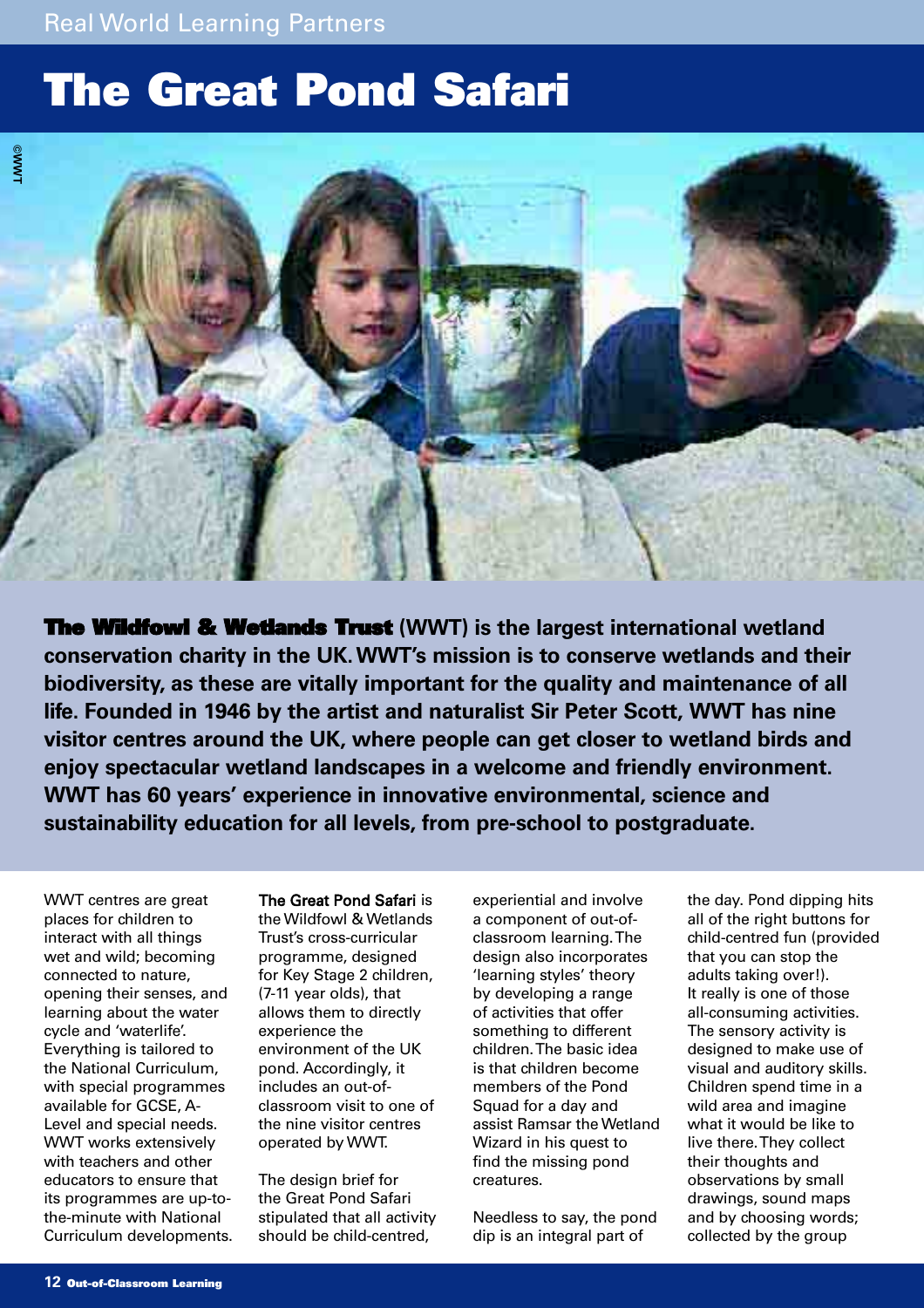

leader towards the end of the session.

The Pond Olympics is the perfect antidote for the kinaesthetic side of all children, with small teams designing their own pond creature. One of each team is dressed up, using all sorts of props, to cope with life in the pond – eating, not being eaten, moving, breathing and attracting a mate. The session ends with each group demonstrating their solutions to each problem. Lots of team work, lots of debate and lots of laughs.

As an organisation, WWT is dedicated to turning people on to wetlands and their biodiversity through direct experience. It would be so easy to design a 'pond' programme to just tick all of the boxes in the relevant National Curriculum documents for science; but that isn't the aim. WWT want to excite and inspire visual artists, writers, musicians, geographers, historians, philosophers and scientists! To achieve this,

there is no substitute for first-hand experience from primary sources.

The out-of-classroom learning is supported by a wide range of web-based materials for teachers and pupils to use, both before and after the visit. Children leave WWT Centres after taking part in the Great Pond Safari with scientific data from their pond dipping, descriptive words, sound maps and drawings from the sensory activity and (if the teachers remembered to bring along a camera) some great images of children dressed as pond creatures.

The WWTLearn web site contains a scheme of work containing lots of ideas for follow-up work back in school. The predictable stuff is all included – so children can draw charts of their data and write stories about the visit – but so are some more imaginative options. A particularly creative one is the production of an orchestral piece of music and a dance based on life



## **Pond dipping hits all of the right** ❛ **buttons for child-centred fun – providing you can stop the adults taking over** ❜

in the pond. Children start by writing a story about life in the pond and then move on to replace the narrative with sounds to represent the various components of the story. Some sounds will be from their own sound maps to make sure that the piece captures the mood of their visit. Once the music has been composed, children can then create a dance to perform the story

The Great Pond Safari was the first attempt by WWT to combine the creative

talents of WWT Learning staff from all nine centres. It was a great project and has been used as a model for WWT's second new programme Close Encounters (for Key Stage 1 pupils). The overall success of the programme rests in the recognition that people respond to the environment in many different ways and it is important to provide a diverse range of out-ofclassroom activities to maximise the chances of inspiring every child that takes part.

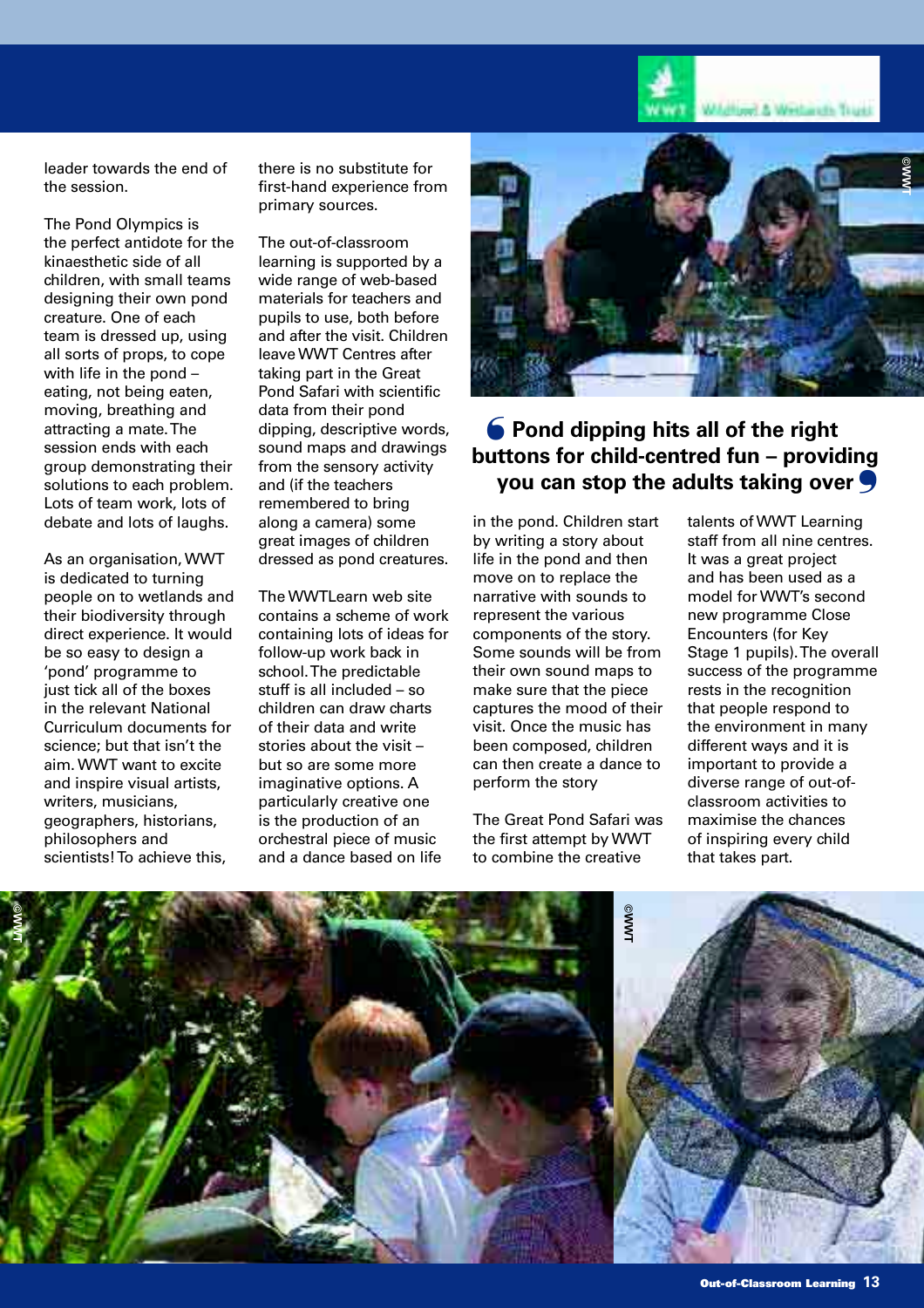## **History, people and community**

**The National Trust is 'for ever, for everyone' and is committed to placing learning at the heart of everything it does. The Trust believes that uplifting opportunities for learning and discovery really can lead to lifechanging experiences. Each year, 500,000 education visits are made to National Trust properties. The Trust is well placed to serve a huge variety of curriculum-relevant learning opportunities, because it cares for historic places from every era and an extensive array of landscapes across England, Wales and Northern Ireland.** 

Learning about the historic environment is about much more than bricks and mortar, fields or fell-tops. It is about how each generation discovers fresh meaning and understanding of the world around them. Helping children to make sense of the world is integral not just to the curriculum, but to how they understand each other and their local community.

## **I could do this**  ❛ **all the time** ❜

### **Learning together through the arts**

## The National Trust Schools Arts Partnerships

uses National Trust properties to generate exciting creative projects. Working with both primary and secondary school groups, each partnership consists of a professional artist, members of the property's learning team

and two local schools of contrasting social and economic backgrounds.

More than 70 schools across the country have taken part in the programme so far. Each unique project can be stimulated by anything from portraiture to hidden aspects of history or luxuriant gardens and attendant statues. Some examples of artwork produced to date include beautiful handmade books, tactile textiles, wall hangings and woodland sculptures. The year-long projects are rounded off with an exhibition or performance to which friends, family and the local community are invited. Many attract a good deal of interest from the local media and are well attended.

By involving two schools simultaneously, the benefits derived from the partnership extend far



## ❛ **My best bits were all of it** ❜

beyond the curriculum. The artists and designers make positive role models for careers in the arts and often develop lasting relationships with individual schools. The opportunities for socialising with those from different backgrounds raise pupils' confidence and their ability to communicate with each other. It often means there is the chance for schools to use each

other's resources and for staff to share ideas.

A good example of the benefits that a partnership can bring can be seen in south Gloucestershire. Over the last three years two schools, one primary and one secondary, have worked together at Dyrham Park near Bath. Utilising a wide range of creative techniques including papier mache, collage and felt-making among others, the project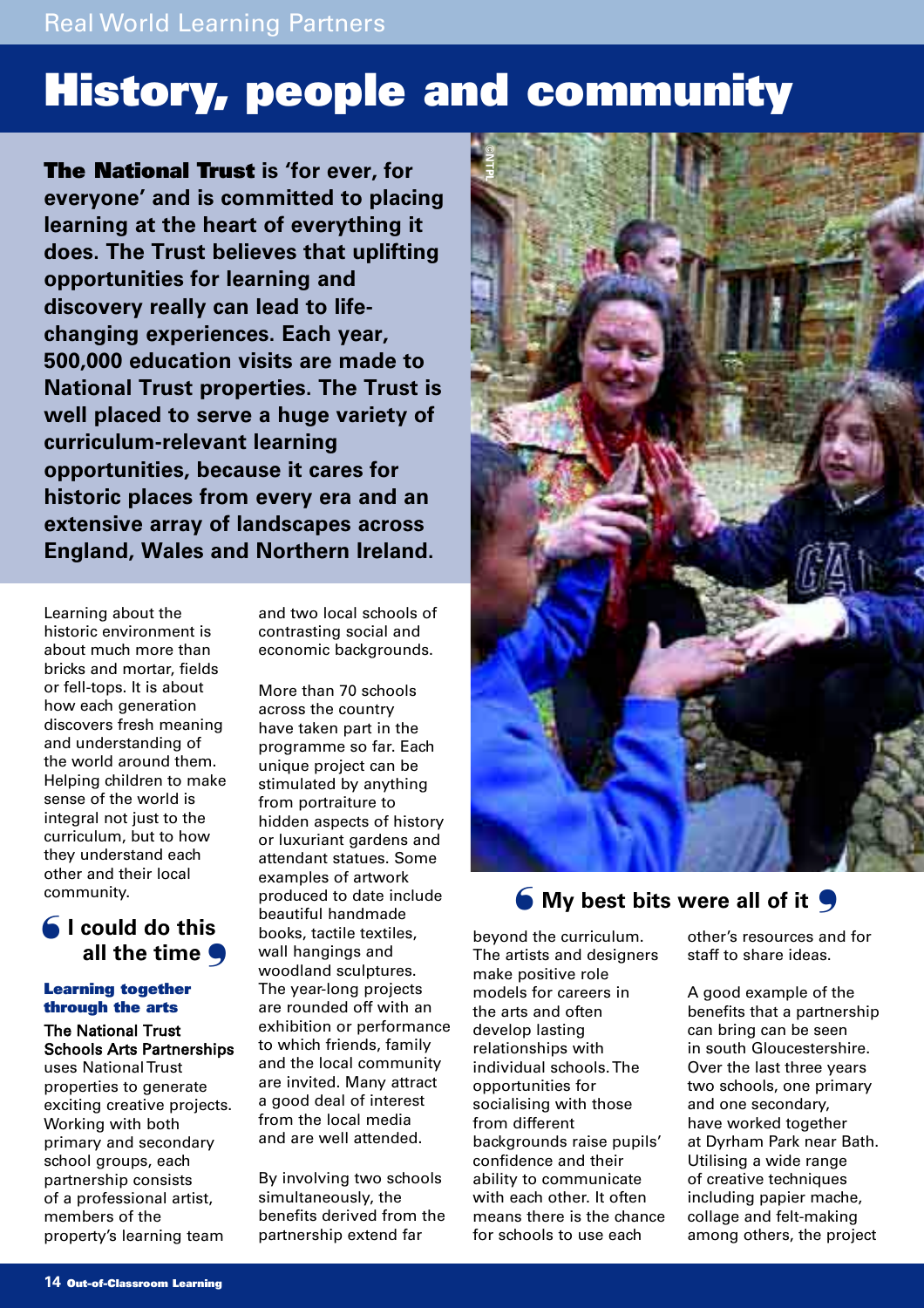## THE NATIONAL TRUST

**©NTPL**



## ❛ **I really learnt something** ❜

participants have explored many different aspects of the building and its contents.

Feedback from teachers demonstrates the ability of the project to boost participants' confidence and self-esteem as well as developing their knowledge and skills.

Experience shows that pupils also develop a lasting appreciation of their local area, turning them into knowledgeable advocates. Their appreciation and enthusiasm soon spreads to other pupils from the school, parents, school staff and governors, all of whom now make regular visits to their local Trust property.

#### **Learning and community**

The National Trust Guardianship Scheme helps put the environment and learning

at the centre of the local community. Using local National Trust countryside sites to help children understand and care for their environment, it offers the opportunity to take part in practical activities that support the National Curriculum and projects exploring and connecting with their local area. Working with teachers and Trust wardens, this builds awareness of, interest in, and responsibility for the natural environment that resonates far beyond the school gates.

By focusing on multiple visits to a single site, guardianship develops an ongoing partnership that provides stimulating, practical experience of the great outdoors and conservation work. Research shows that this gives the Guardianship Scheme long-term impacts on knowledge, attitudes, behaviour, and the decisions and choices

young people make. The virtually unanimous view among students was that guardianship work was fun, exciting, enjoyable and better than working in the classroom. It improves attitudes to the environment in terms of a desire to protect the local environment and also in attitudes to issues such as recycling and avoiding waste. It helps the development of social skills such as tolerance, caring, group awareness and self-discipline.

The scheme is now well established in more than 100 primary and secondary schools across the country. Headteachers report a development of 'community spirit' and valuing of what is 'in their own back yard' as a result of the scheme. Schools involved in the Guardianship Scheme report an increased willingness of parents to come into school for events and meetings.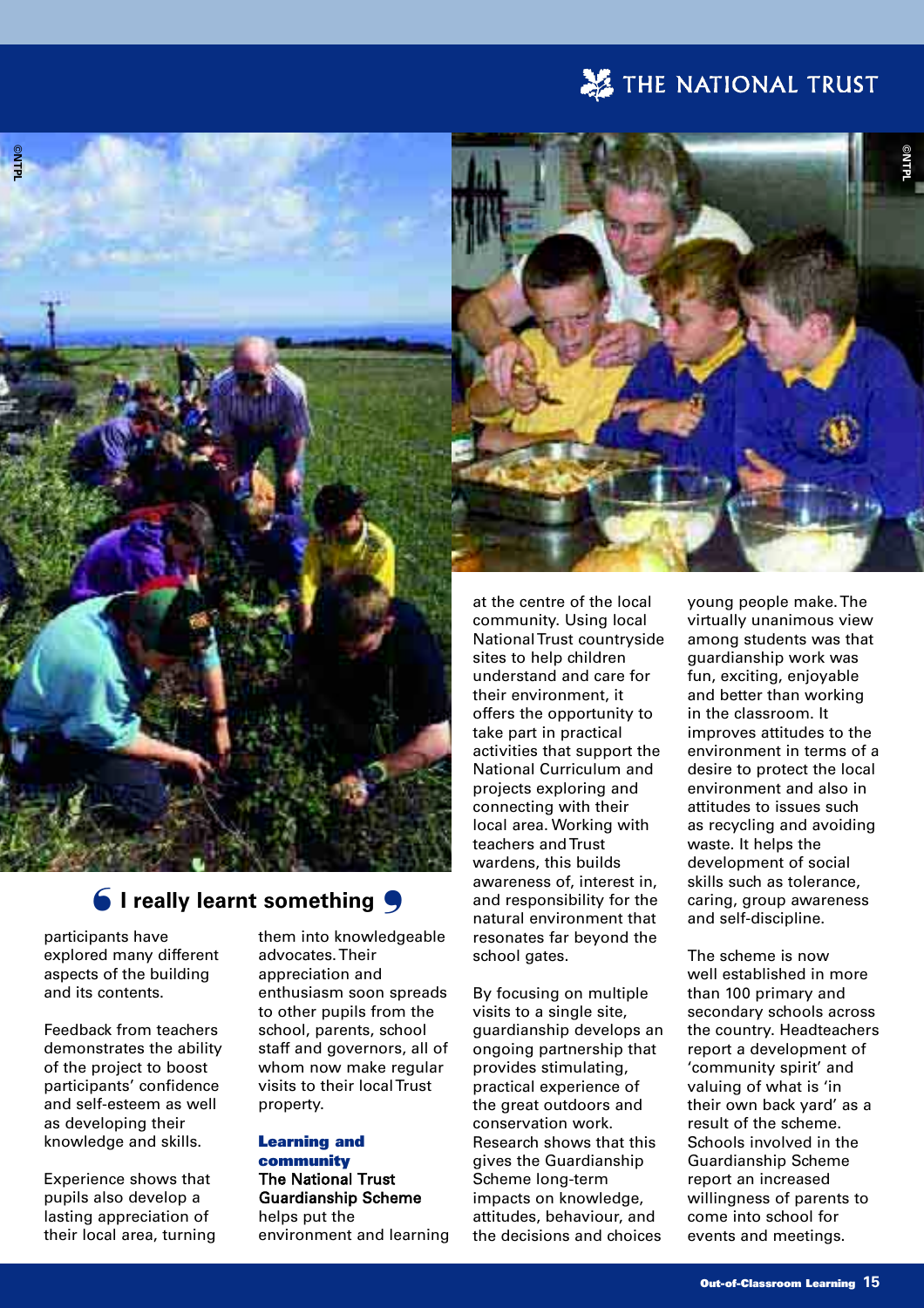## **Fantastic fieldwork**

**The Field Studies Council (FSC) is a pioneering educational charity committed to bringing environmental understanding to all. Established in 1943, the FSC has become internationally respected for its national network of 17 education centres, international outreach training projects, research programmes, and information and publication services. The FSC provides enjoyable and informative opportunities to more than 50,000 children every year to discover, explore, be inspired by, and understand the natural environment. The FSC believes the more we know about the environment, the more we can appreciate its needs and protect its diversity and beauty for future generations.**

For many students a fieldwork experience is a one-off, done to fulfil a specific part of a syllabus. But it can also be a very effective way of building skills, knowledge and understanding within science and geography, and also allows links to other subjects and wider issues such as sustainability and citizenship. Fieldwork can be a lot of fun too!

and becomes the world to which they belong.

Fieldwork at Key Stages 2 and 3 lays the foundations for the future and can motivate students through an exciting and enjoyable experience. Students can progress from discovery fieldwork through teacher-led enquiry to independent investigations.

## **SActually being able to see it makes it much easier to understand**  ❜

KS3 London Challenge Student

Rather than being a one-off experience, the FSC offers the opportunity for fieldwork to be an integral element of a student's progress through the Key Stages.

Being out and about gives primary children a firsthand experience of the world around them that can never be achieved through books, pictures or even television. Through field trips, children feed their natural curiosity and develop their creativity. The world around them is brought alive. It becomes real, active and purposeful, has dimension and scale,

Key Stage 4 (GCSE) is a formative period for developing interests in, and enthusiasm for, all subjects, particularly science and geography. Hands-on experience, including fieldwork, is vital for enthusing students, supporting their understanding of their subject and showing how classroom learning links with their everyday lives, future workplaces and the world around them. Not everybody can see links between patterns and processes, or interdependencies between people, places and environments on

paper – but a field trip can provide the 'glue' that binds their subject knowledge together.

For many students it is this active hands-on learning outside the classroom, which helps put their knowledge into context and makes the

subject accessible to a wide range of learners. This is also an important time for personal and social development, and fieldwork experiences provide great opportunities to develop students' motivation, concentration, personal responsibility, teamwork, co-operation

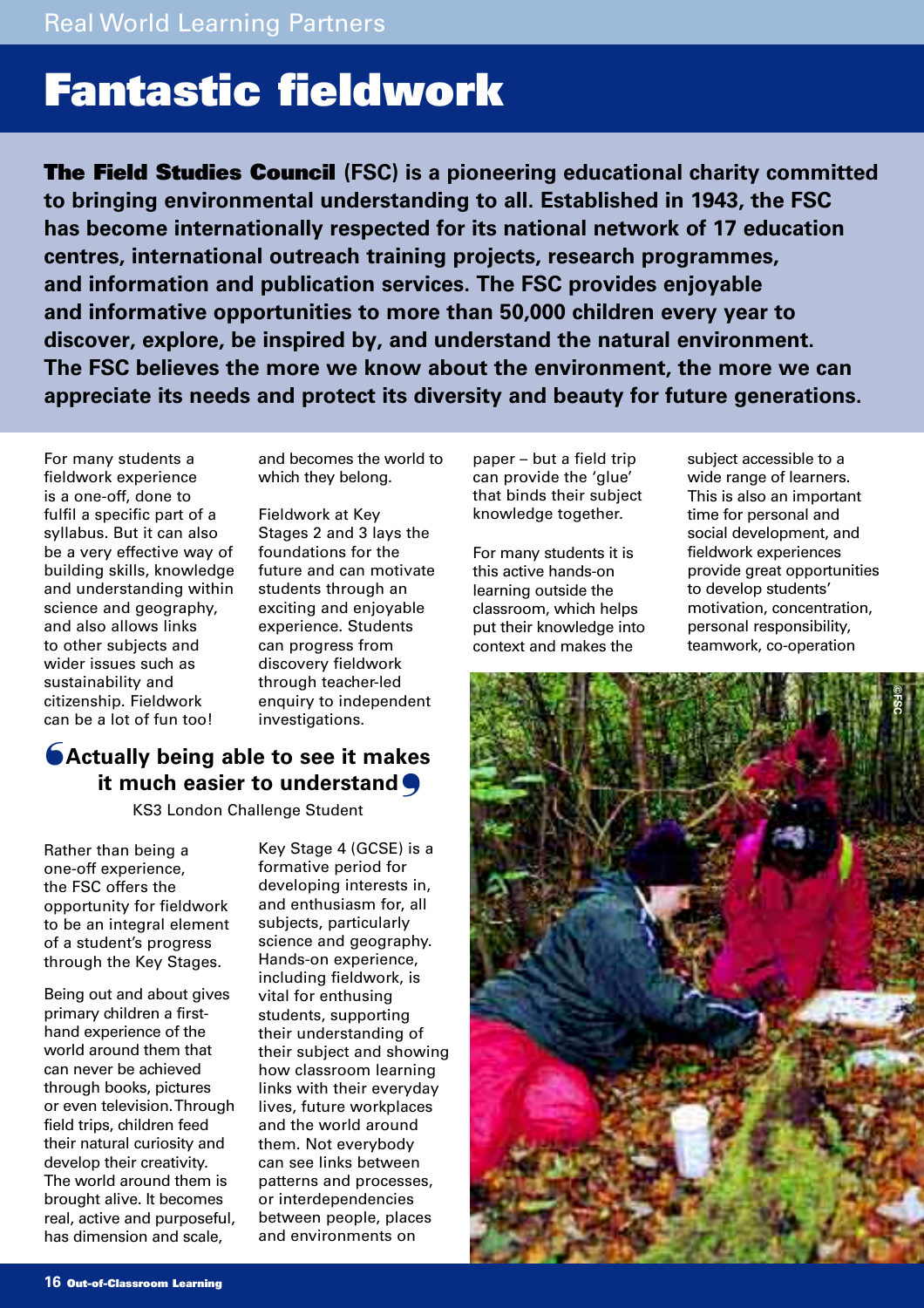



#### and leadership.

Fieldwork at AS/A2 Level allows students the opportunity to really understand their subject and see its relevance in the real world, and it is a great example of education at its best. By experiencing real animals and plants in

a variety of habitats, biologist can develop a real understanding of ecology and its everyday applications, enabling them to make synoptic links. For geographers, the outdoors represents the real world 'laboratory' – asking questions about how the world works,

how it came to be (and how it may become) is challenging when done in the messy, imperfect town or landscape outside.

Fieldwork can provide huge opportunities for students and teachers alike. Planning and organising a successful trip need not be daunting. A wild and wonderful place is always an inspiration but great fieldwork can also occur in your own school grounds and local community, whether it is by the study of distribution of plants on the school playing field or survey of visitors to the local shopping centre. As a recognised fieldwork provider, the FSC will be happy to help you plan a safe and enjoyable visit.

## **It was almost** ❛ **deafening hearing all the pennies dropping** ❜

KS4 Teacher, Hunstanton Beach, 2005

We all know that assessment and coursework are important these days but don't forget that fieldwork is fun! What students learn during a fieldwork experience is important, but more often it is the fun, sense of place, meeting new friends and strengthening existing relationships that leave the biggest impression. Many students will gain a real sense of achievement and memories that can last for a lifetime.

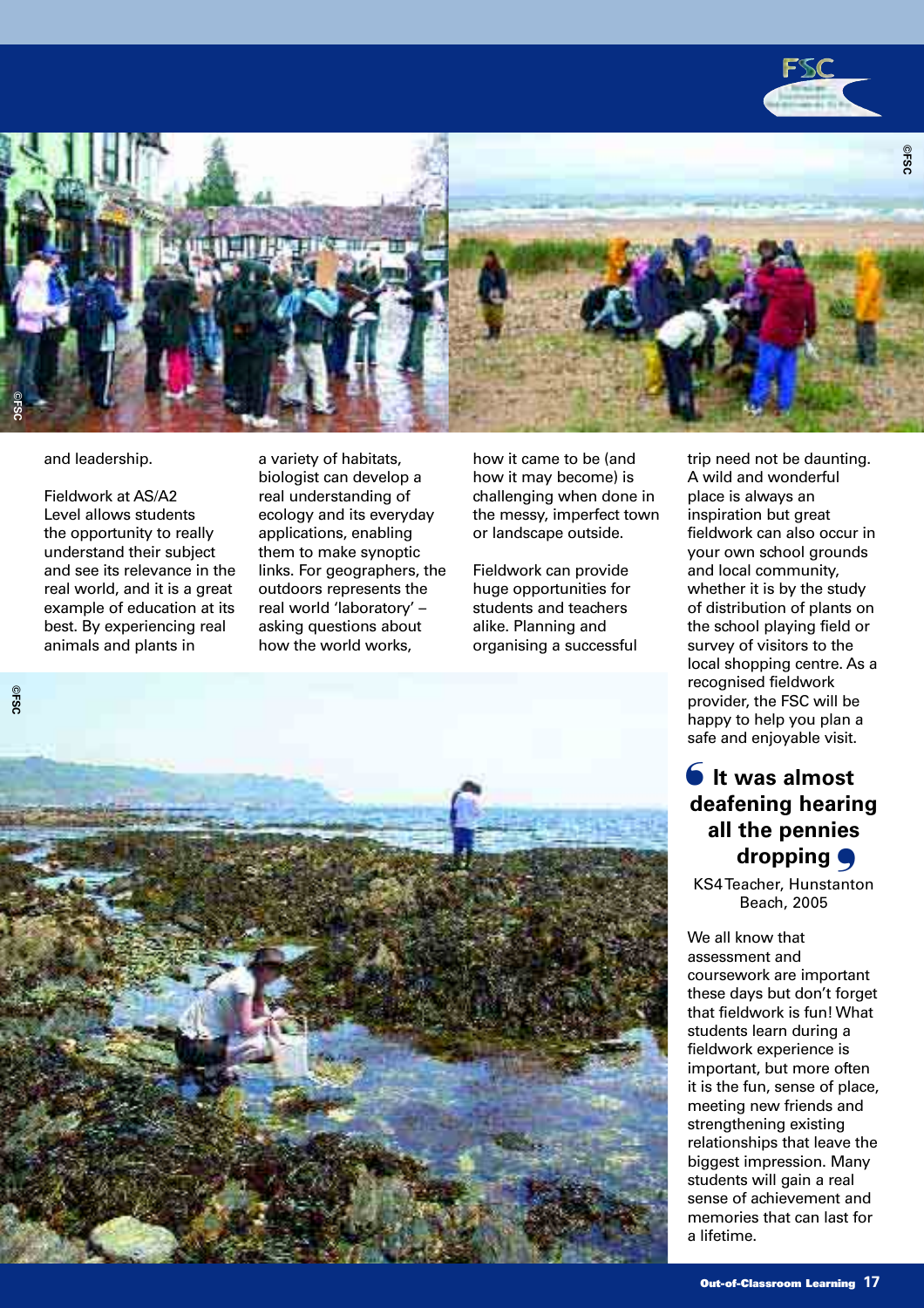Real World Learning Partners

## **Local, sustainable and in your comm**

**The Wildlife Trusts comprises 47 local Wildlife Trusts working in partnership to care for all habitats and species. The Trusts' vision of an environment rich in wildlife for everyone is supported by their 600,000 members, including 100,000 junior members under the age of 16. By managing 2,250 nature reserves throughout the UK, the Trusts ensure that somewhere special is within easy reach of most schools. The Trusts' 300 professional education staff and thousands of volunteers are very much part of their local community, and help to introduce people of all ages and backgrounds to the intricacy and fragility of the natural world and inspire people to take action towards a more sustainable future.**



The Wildlife Trusts have a network of more than 100 education centres across the UK and provide professionally supported, curriculum-linked visits on a huge variety of sites, hosting 125,000 students annually. Whether a site is a national nature reserve or an urban park, inland or coastal, they provide inspirational learning experiences. First-hand exploration of the immediate, accessible natural world is central to all the Trusts' programmes.

This out-of-school provision is complemented by schools' outreach initiatives; connecting to a further 76,500 students each year. Many Trusts support pupils

## **S** This project has been a positive **instrument for changing the outdoor experiences of our children** ❜

and teaching staff in developing and making use of their own school grounds and local green spaces. Working within the core curriculum and through after-school clubs, maximises accessibility and engages an extended school community. It also promotes learning in the real world as an everyday – rather than occasional – option; making clear connections between our living and lifestyle choices and the quality of the environment 'out there'.

Whether schools visit the Trusts' sites, or through outreach activity to

schools, there is a wide range of programmes on offer – always working with teaching staff to ensure everyone's aims and aspirations are clear and deliverable. The programmes address curriculum areas such as: science, history, geography, art, english, maths, personal, social & health education, sustainable development and citizenship. The Wildlife Trusts are confident that they can bring learning outside of the classroom to life for primary and secondary pupils of all abilities and, in many areas, for nursery age children, sixth form students, higher and further education students and excluded pupils.

### **Long-term links with secondary schools**

Funding from the Heritage Lottery Fund has enabled Shropshire Wildlife Trust to influence the longterm curriculum planning of a school, which has Earl's Hill local Nature Reserve right on its doorstep. With a remit that includes bringing about lasting change, this sort of project, ensuring year-on-year exploration and recording, can deliver results that are unimaginable when groups only make oneoff visits. Working with all the science staff, differentiated schemes of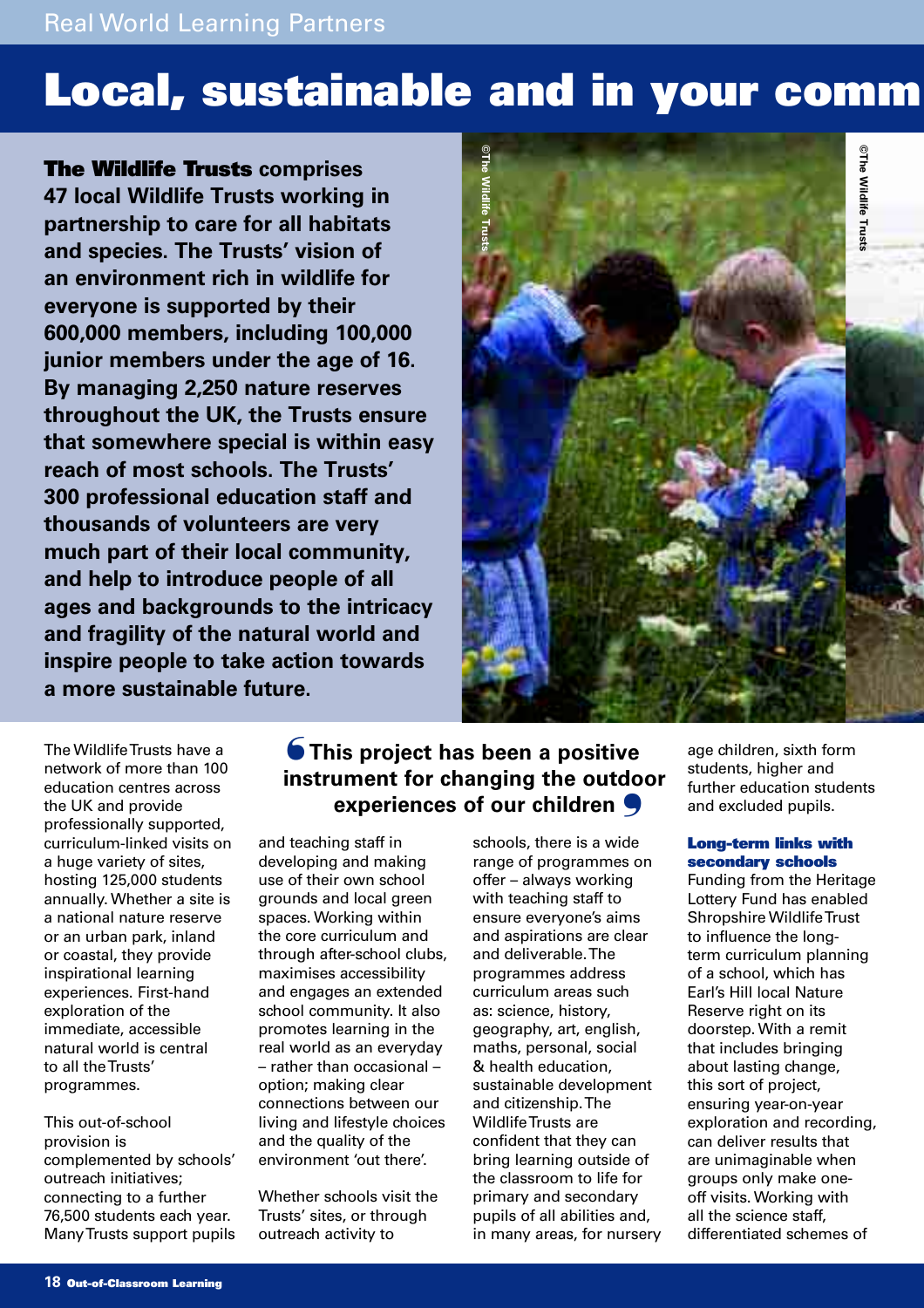## **unity**





work were developed to support a range of subject areas, including geography, science, sustainable development and citizenship, for both Key Stage 3 and Key Stage 4.

As part of the school's science status, all Year 9 pupils undertake the national CREST (Creativity in Science) challenge. Small groups focus on discreet habitat areas of Earl's Hill to research the relative success of the current conservation management practices, providing real world investigations and enabling students to have a positive impact on the practical conservation undertaken on site in future years.

## **This is the best day I've had since**  ❛ **I** started school **S**

Through their time at the school, students develop deeper understanding and appreciation of the reserve, building a sense of individual and collective ownership and responsibility as they learn.

#### **Outdoor learning where you live**

Essex Wildlife Trust's expertise in delivering the curriculum outside the classroom is available through a variety of outreach programmes. In an extensively urban county, projects in schools' grounds are developing accessible green learning spaces and making longterm connections between lifestyles and the living world. A school's orchard project enabled pupils to link native local species and their conservation to healthy lifestyles and locally produced food.

Essex Wildlife Trust's Chafford Gorges Nature Park Visitor Centre, located within a housing estate, is already a key resource for local schools on field visits. Centre staff from the Trust are working with four schools to create wildlife areas. One of these, Emerson Park Secondary School, is regenerating an area of wasteland on the

school site. Students are supported and guided in planning and design, attaining within the geography and science curricula in particular. This model is also being used to successfully engage with Year 9 'refusers' from the school on a weekly basis.

Involving teaching staff and students in the practical creation and maintenance of such wildlife areas encourages real understanding of the issues and processes that need to be considered, engenders a valuable sense of ownership and results in a habitat that can be sustained and used for ongoing cross curricula study over many years.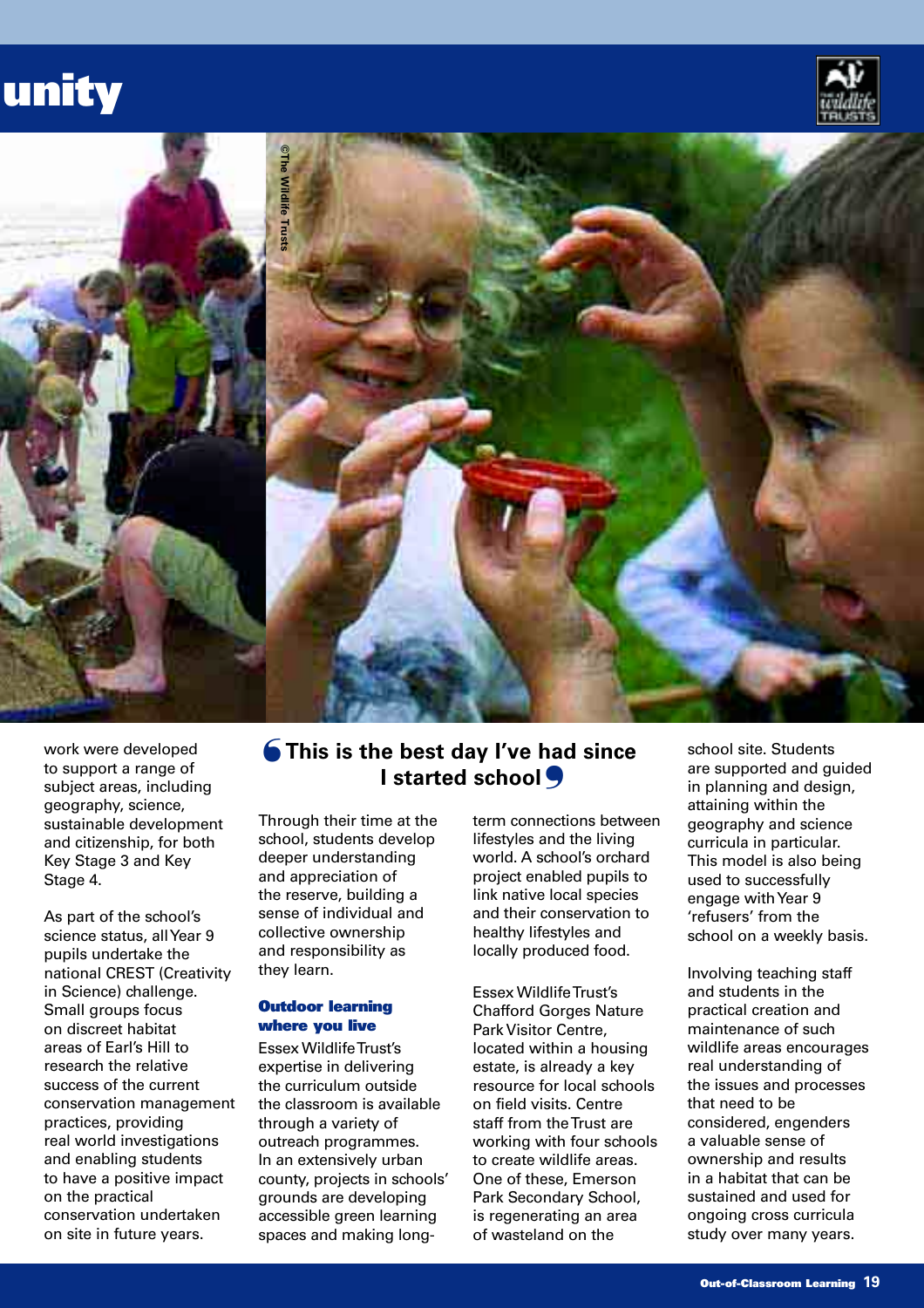## **Helpful hints and tips for teachers**

**How can you easily plan and organise your own visit?**

**The following pages provide lots of helpful information and guidance to make arranging a trip as simple as possible. As well as telling you what needs to be done and when, you will also find that there is help and advice available at every stage.**

There are many rewards of running an out-of-school visit – especially where it is part of an ongoing programme through which pupils progressively develop their knowledge, skills and confidence.

### **First steps**

● From the start, set clearly defined objectives for the visit – this will mean that everyone gets the most out of it. The key to a safe and successful visit is good, early planning, with clear educational outcomes. It will help identify what it is that you are expecting your pupils to gain from the experience and evaluate the success of the outing once it is all over

● Prioritise your objectives so you design a visit that closely mirrors your aspirations, and is appropriate to the needs and competence of your group

● Remember to make the amount of planning and preparation proportional to the duration and type of the planned activity. Planning a visit does not have to be time consuming, even if you are

trying something new. Fortunately, you do not have to, and indeed should not, do this on your own – there is lots of help available from within your school, providers of out-of-classroom opportunities, and your Local Education Authority (LEA).

#### **Getting help from the start** ● Check out your school's

policy early on, as you need to stick to this – and it will help you make the most of your efforts. These policies will give you guidance on, among other things: supervision ratios and any qualifications required of the staff team; risk assessment and safety management; and procedures for gaining approval for the visit

## ● Talk to your school's Educational Visits

Co-ordinator (EVC) about your proposal. For a start, they will be able to tell you who else on the staff has organised similar activities. Your EVC will also be able to make you aware of both the school's policies on school visits, those of your LEA, and





The Outdoor Education Advisers' Panel comprises nominated representatives of Chief Education Officers of Local Education Authorities in England, Wales or Northern Ireland. It provides a forum for sharing and developing good practice in outdoor education. The Panel works closely with the Department for Education & Skills (DfES), English Outdoor Council, Real World Learning Partnership, and National Governing Bodies for Outdoor Activities. On behalf of the DfES, the Panel has developed and runs training courses for Educational Visits Coordinators, Educational Visits (Group) Leaders Trainings,TOP Outdoors & PESSCL OAA trainings.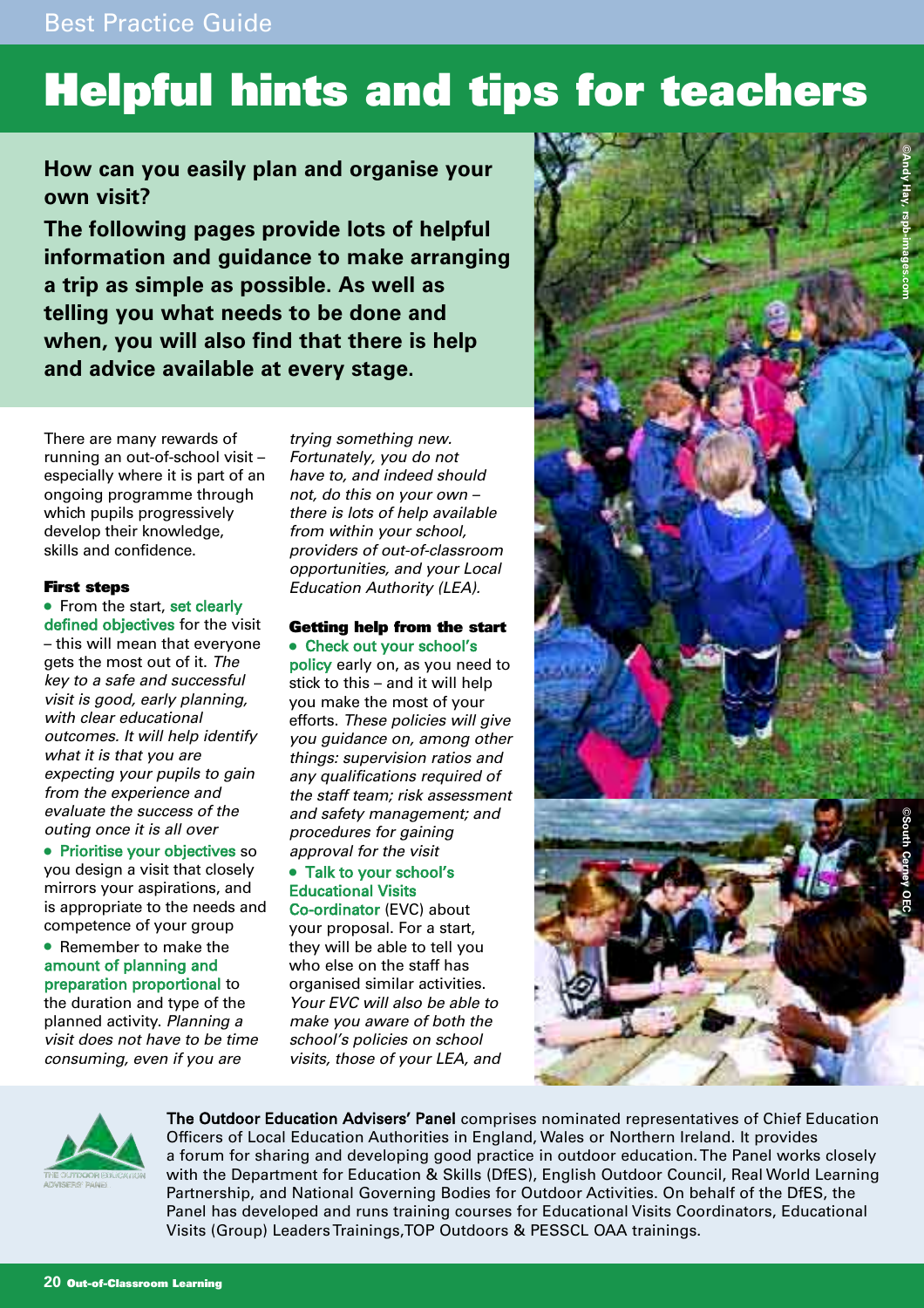



any national guidance. If a school does not have an EVC, then by default this responsibility lies with the head teacher

● LEAs also have an **Education Visits or Outdoor** Education Adviser. As well as training and supporting EVCs, they can also advise on the LEA's own policies and give specific guidance

● Most LEA visits policies are based on the DfES good practice guide: Health and Safety of Pupils on School Visits (HASPEV) and its supplements. Your EVC will have a copy, but you can also download it from the DfES TeacherNet website (see further information panel on page 22).

## **Support with finding a site** • Next, begin detailed

planning into the location, duration, costs, and staffing for the visit - HASPEV has some useful checklists to help you do this. At this point, it will soon become apparent whether you have the resources to organise the visit with the help of your colleagues, parents, and pupils within the school, or want to look elsewhere for additional support

### • There are now a significant number of organisations -

commercial, charitable and voluntary – who specialise in school visits. These vary from one-day outings to week-long residentials and more ambitious overseas expeditions. Make a formal agreement with them to ensure that everyone is clear about their roles and responsibilities for the visit

• Many local authorities have their own outdoor centres – your EVC or LEA Outdoor Education Adviser will be able to give you some useful contacts

• Look at the previous pages to get an idea about the range of opportunities offered by members of the Real World Learning Partnership. There is more information available on their websites (see contact information on page 26).

## **Before you leave**

● Once you have decided on a likely venue, do a planning pre-visit, preferably with your colleagues, to find out more about the site and its facilities. Have a clear idea of the size of group you are going to need to manage, their age and abilities and therefore the number of staff and helpers you are going to need to supervise the visit and support any member of the group with special needs

● Confirm that the site is appropriate to the needs of the group both in terms of safety and your teaching and learning objectives

• Prepare a written risk assessment and safety management plan. This is an integral part of all schools visits. The pre-visit is the ideal time to check that the paper document covers the key points. Make it simple and proportional enough to be understood and implemented by everyone involved in the visit

● Look at the provider's (or your school's own) Generic Risk Assessments. Consider how they inform your plans and relate to the needs of your group

• During the pre-visit you will also be able to start developing a simple Event Specific Risk Assessment.

This covers the particular issues of your group and takes into consideration the age, behaviour, medical and special needs of your pupils and also other staff and helpers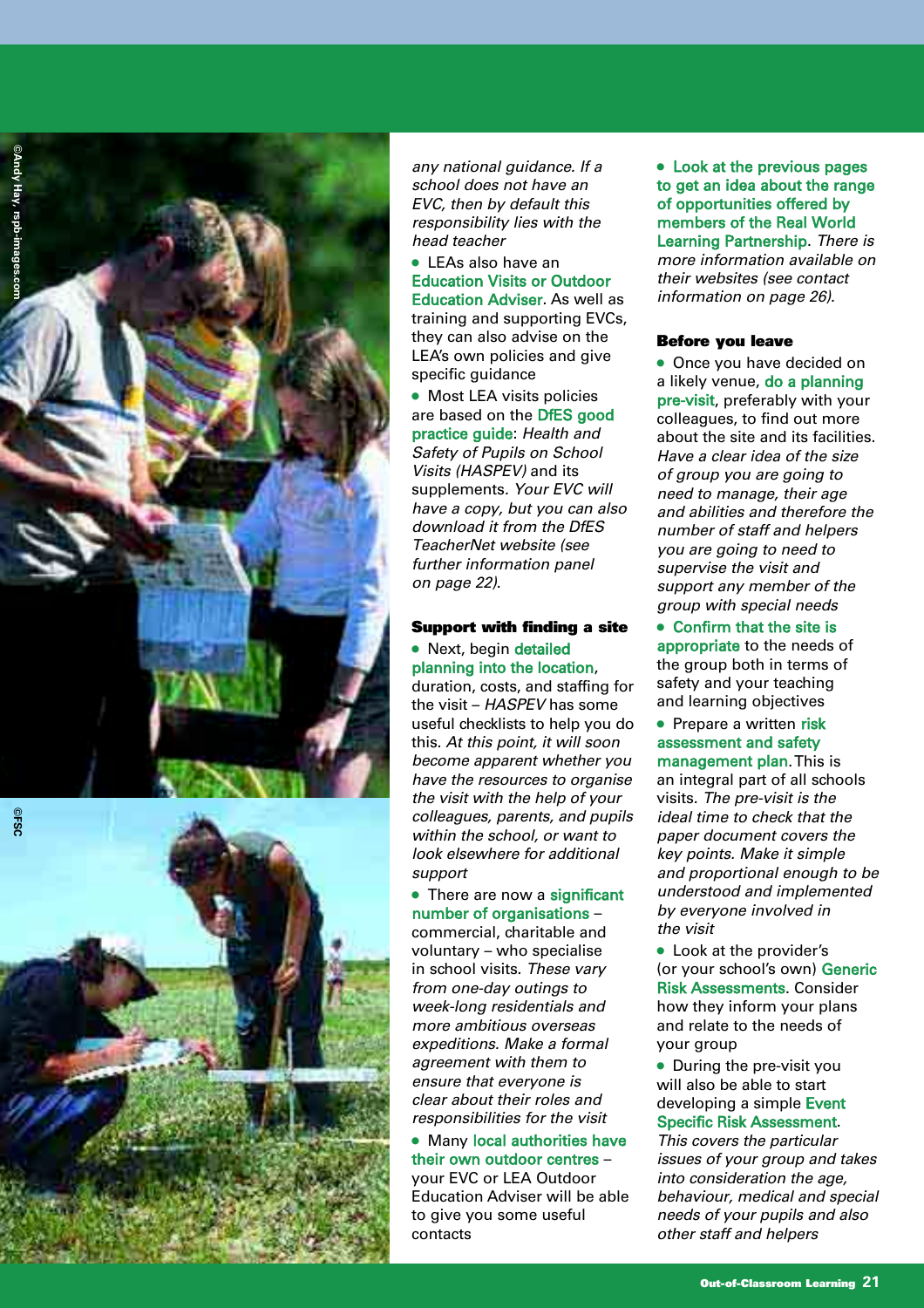## **Helpful hints and tips for teachers**

• As the date of the trip nears, this Event Specific Risk Assessment can be updated to encompass any changes and to take into account the weather forecast. The risk assessment can also form the basis of your briefings to other staff and helpers, and to pupils

• The pre-visit is also time to think about contingency planning – your Plan B – and check out emergency procedures. Occasionally during a visit situations change; for instance due to the weather being too bad to carry out your original plan, a medical condition, or the group becoming tired

● It is important staff feel able to revert to Plan B, and to be confident to continually assess the situation on the day – known as Ongoing/ Dynamic Risk Assessment.

### **Staff support on the day**

● The competence of the staff involved is important in ensuring the visit is a success. Your head teacher, through the EVC, has the responsibility to ensure that staff are competent to run the trip. This is a professional judgement based on their qualifications, experience, personal qualities and training

● Staff should have the opportunity to assist on visits and have access to training. All staff involved with the visit need to be fully briefed and clear about their roles and responsibilities. In this way, everyone knows what they are trying to achieve and can get on with trying to get the maximum benefit and enjoyment from the visit

● Ensure that suitable staff back at school know contact details and procedures just in case a problem arises. They need to have all the relevant details of the group, leaders and emergency contact numbers – as well as a copy of the itinerary and details about where you are. If necessary, they can then co-ordinate contact with parents, arrange replacement transport, and deal with any other enquiries. Often their key role is just as a reassuring sounding board that the group leader has done what is needed.

### **Tips for a successful visit**

## ● Involve pupils in planning –

this has huge advantages for everyone involved. By helping plan the visit, you create emotional ownership. The visit becomes 'ours' and the pupils will not only be clear about what is expected of them, but also show greater commitment and motivation. Involving pupils in producing the risk assessments and a Code of Conduct not only teaches them life skills, but also encourages them to engage with the visit and behave well on it

● Take advantage of the wide range of training opportunities for staff involved in visits. The Outdoor Education Advisers' Panel offers EVC training and update sessions, as well as the new Group Leader Training sessions for those going out on visits with pupils. The OCR's Off-Site Safety Management course, offered by the Royal Geographical Society with IBG and a number of other centres around the UK, enables staff to gain a formal qualification in the process of running visits be they local, residential or international

● Find time to reflect on the experience – both for your pupils and yourself. Evaluation is not only a key part of risk assessment but also vital to ensure that visits are quality learning experiences. Share what you have learned with colleagues and in particular the school's EVC so that they can benefit from your experience.

The quality and safety of any visit is dependent on careful preparation and planning. For those teachers willing to take up the challenges of taking education outside the classroom the rewards are many, and there is a huge support network of people and organisations to help you do this, from short visits exploring your local community, to more ambitious overseas ventures. Good luck!

## **Further information & guidance:** Department for Education & Skills

## www.teachernet.gov.uk

- Health and Safety of Pupils on Education Visits (HASPEV)
- HASPEV Supplements 1 to 3
- Health and Safety: Responsibilities & Powers
- Group Safety at Water Margins
- **School Staff and Their Roles Beyond** the Classroom.

## Outdoor Education Advisers' Panel

## www.oeap.info

- Links to local Outdoor Education Adviser
- Guidance on Sensible Risk Management, Overseas Expeditions, and Overseas Exchanges
- Syllabus and details of Educational Visit Coordinators Training and Educational Visit Group Leader Training
- High Quality Outdoor Education: A Guide to Recognising and Achieving High Quality Outdoor Education in Schools, Youth Service, Clubs and Centres.

## Royal Geographical Society (with IBG)

## www.rgs.org/eac

- Fieldwork safety training
- Workshops and resources for local fieldwork
- Advice for overseas expeditions and fieldwork
- Funding for innovative fieldwork projects
- Contact Mrs Shane Winser, Education and Outdoor Learning (Tel: 020 7591 3030, eac@rgs.org).

#### Association for Science Education

● Outdoor Science Working Group; contact Marianne Cutler

#### (mariannecutler@ase.org.uk).

#### Geographical Association

- **Field Studies Working Group;** www.geography.org.uk/fieldwork
- Fieldwork Forum; www.geography.org.uk/forums (click on 'Fieldwork').

### Suggested further reading

● Trips & Visits Pocketbook by Jane West (2004). Teachers' Pocketbooks (www.teacherspocketbooks.co.uk).

Full contact details for all of the Real World Learning Partnership organisations and the wide range of opportunities they offer can be found at the back of this booklet.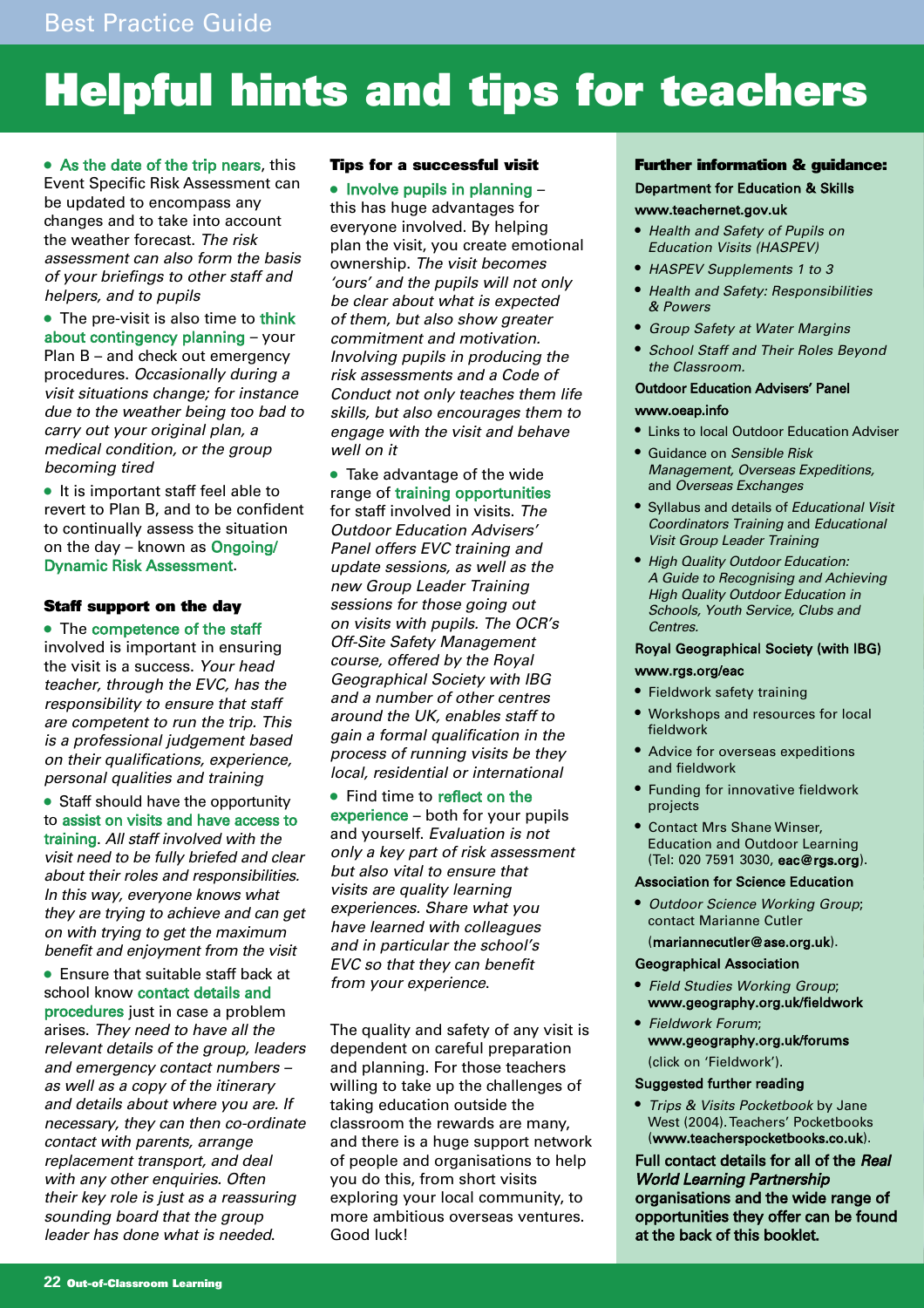## **Quality providers**





## **What makes a good provider?**

**The Real World Learning Partnership has identified good out-of-classroom practice by providers and users, and has produced the following guidance. As well as providing help when organising a visit, it is also hoped that this will be of use to parents, teacher trainers, advisers, other educators, and providers of out-ofclassroom learning. Outdoor and adventure-based learning has additional and some different criteria which are addressed in Working with Young People in the Outdoors from the Outdoor Education Advisers' Panel.**

#### **Quality Providers:**

● Communicate and work in partnership with organisers in schools and other institutions to draw up a 'contract' arrangement for each visit. This details the generic and specific learning objectives, the expected outputs and outcomes, plus the range of logistical support that needs to be provided before, during and after the visit

● Aim towards Total Quality **Management including Quality** Assurance. Evaluation through monitoring and feedback should be an integral part of the process

● Reinforce that they offer a unique but complementary experience, not to be found in the classroom

Aspire to 'practising what we preach', avoiding mixed messages and leading by example in terms of environmentally sensitive working activities

● Have charging policies that state honestly that delivering quality experiences has attendant costs.

#### **Effective Learning**

Quality Providers are committed to planning & organising as they:

**• Understand about learning. Learning** is individual, often builds on previous learning and experience, and frequently occurs in a social context. A 'good learn' includes varying combinations of knowledge and understanding; skills; creativity, inspiration, enjoyment and fun; behavioural change and progression; attitudes and values. What you feel and do is as important as what you know

● Have a written learning policy. Multi-site organisations will have a corporate learning policy customised to individual sites

● Play to their strengths. They don't try to do everything and are honest about what they can and cannot provide

**• Identify and aim to minimise barriers** to access for different audiences (e.g. financial, mobility/transport, socio-cultural)

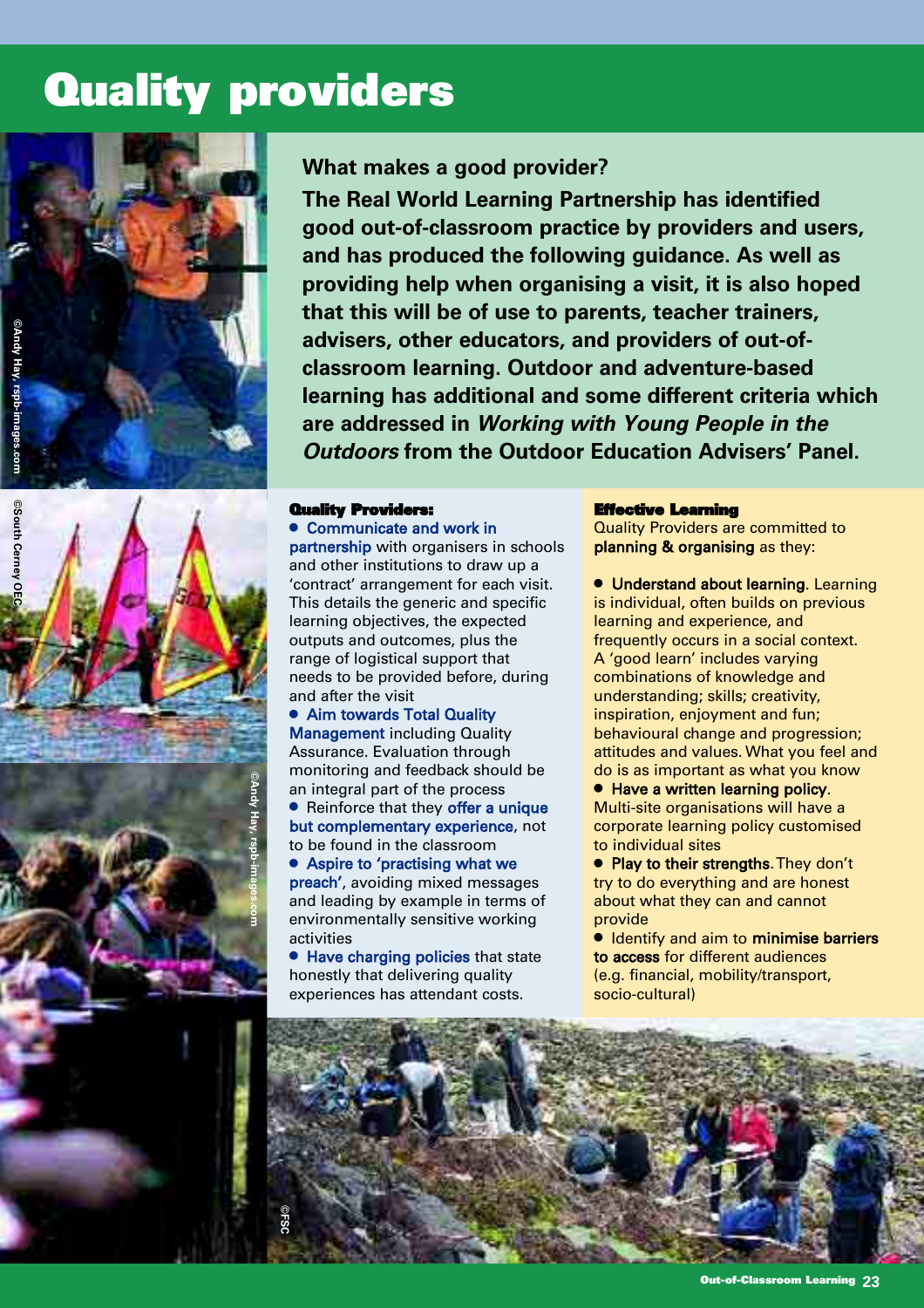## **Quality providers**

## Recognise that visits do not happen

in isolation. There are generally pre-visit, on-site, and post-visit components of a learning experience. All components need to be effectively implemented

**• Tailor programmes** to appropriate curricula and specifications

● Encourage teachers to make free preliminary planning visits to sites

● Provide appropriate support material for pre-, on-site, and post-visit components. They work with teachers to 'extend the visit' as part of integrated work programmes

**• Ensure consistency through** appropriate training and continued development of all learning staff and volunteers. This includes monitoring and appraisal against a system of professional learning standards. Staff and volunteers should be trained to deal with different Key Stage audiences

● Support and encourage inservice/education of teachers (INSET), continued professional development and pre-service teacher training about out-ofclassroom learning.

Quality Providers are also committed to delivery & evaluation as they:

● Use a diversity of approaches

and methods based on a variety of learning styles. Differentiate and provide layered provision for different audiences. Emphasise child-centred approaches based on active learning

● Absolutely capitalise on the uniqueness of their site and resources. Maximise the amount of time spent out of the classroom. Going from school to an out-of-classroom provider should not be about going from one classroom to another

● Bring out the wonder of a site and encourage a sense of place

**• Facilitate 'experience' and the ability** of learners to make informed choices

● Allow time and space for children to explore and experience. Do not fill the day with conventional structured learning. Offer 'light and shade' – 'wow' factors interspersed with space and time for solitude and reflection

● Manage the energy of a group **• Give context**. Relate the day's agreed learning outcomes to wider issues ● Evaluate – both teachers and students – and use the information in

a cycle of continuous improvement.



**©Andy Hay, rspb-images.com**

Andy Hay, rspb-images.com



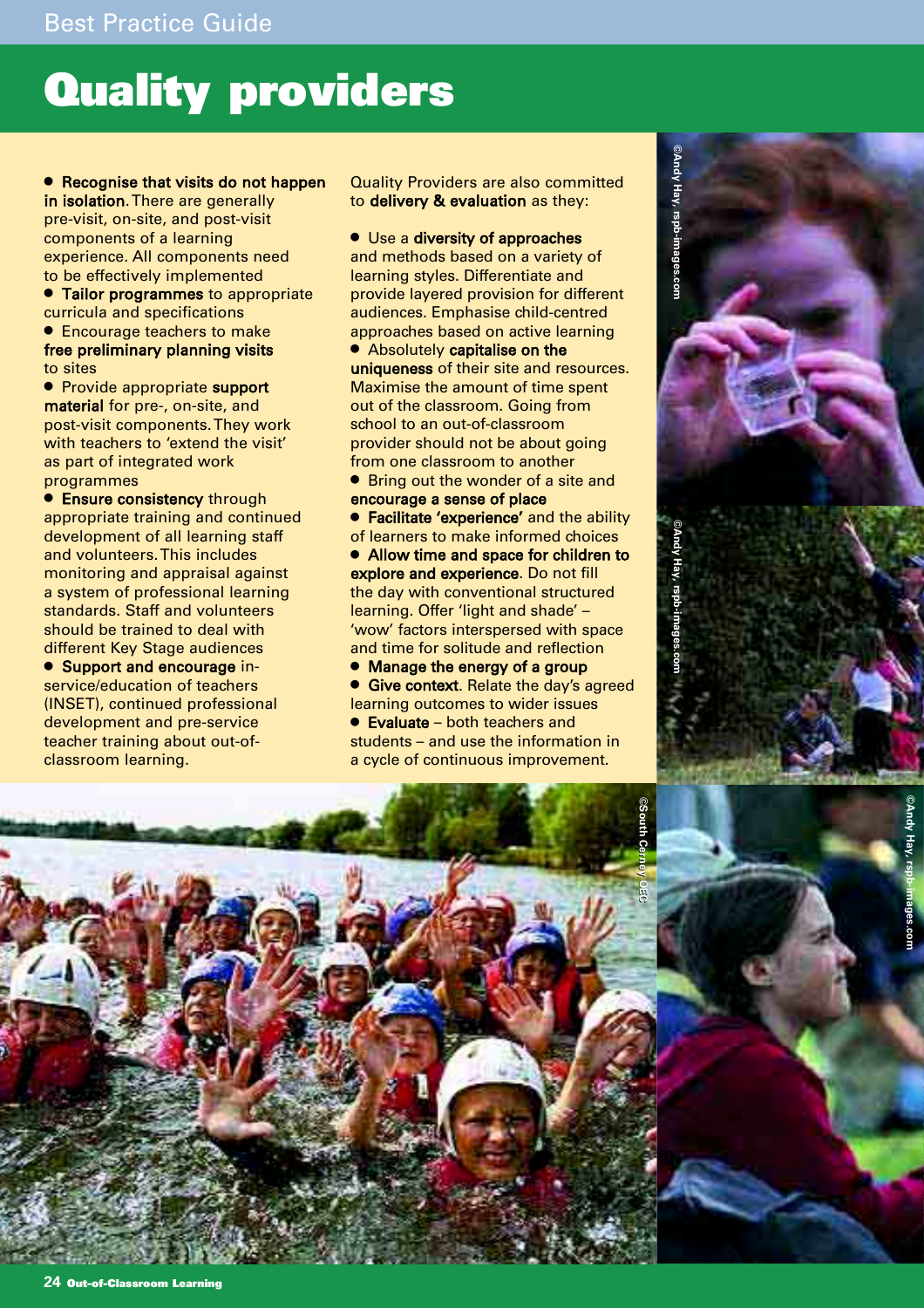



**©South Cerney OEC**

**South Cerney OEC** 

### **Effective Logistics**

Quality Providers have clear policies & systems that:

● Create efficient booking systems and procedures with clear lines of communication. Know exactly who the organiser or group leader is ● State terms and conditions on

advance literature and/or web pages ● Encourage visits during shoulder periods – avoiding the (often) oversubscribed summer term

● Highlight child safety and welfare policies

Provide risk assessments of the site and all learning programmes upon request

● Have procedures for incidents including accidents and emergencies

● Ensure adequate public liability insurance

● Are aware of, and act upon, LEArecommended staff-student ratios for different Key Stages

● Ensure safe access at arrival and departure points

● Ensure that the expectations, roles and responsibilities of each side are clarified, including degree of contact time and responsibility for discipline.

Quality Providers are committed to staff development and:

● Have staff that are inducted and trained in health and safety, customer care, disability, gender and race awareness etc.

● Ensure all staff and volunteers are Criminal Records Bureau (CRB) checked

● Provide trained first-aiders on-site.

Quality Providers are constantly reviewing the nature of their sites to:

● Ensure that site access conforms to the Disability Discrimination Act (DDA) as far as possible

● Ensure that site infrastructure is adequate to cover needs of visiting groups. This includes the availability of facilities such as toilets, hand-washing facilities, shelter from extreme weather and storage (for lunches, bags and clothing)

● Ensure quality equipment provision and maintenance.

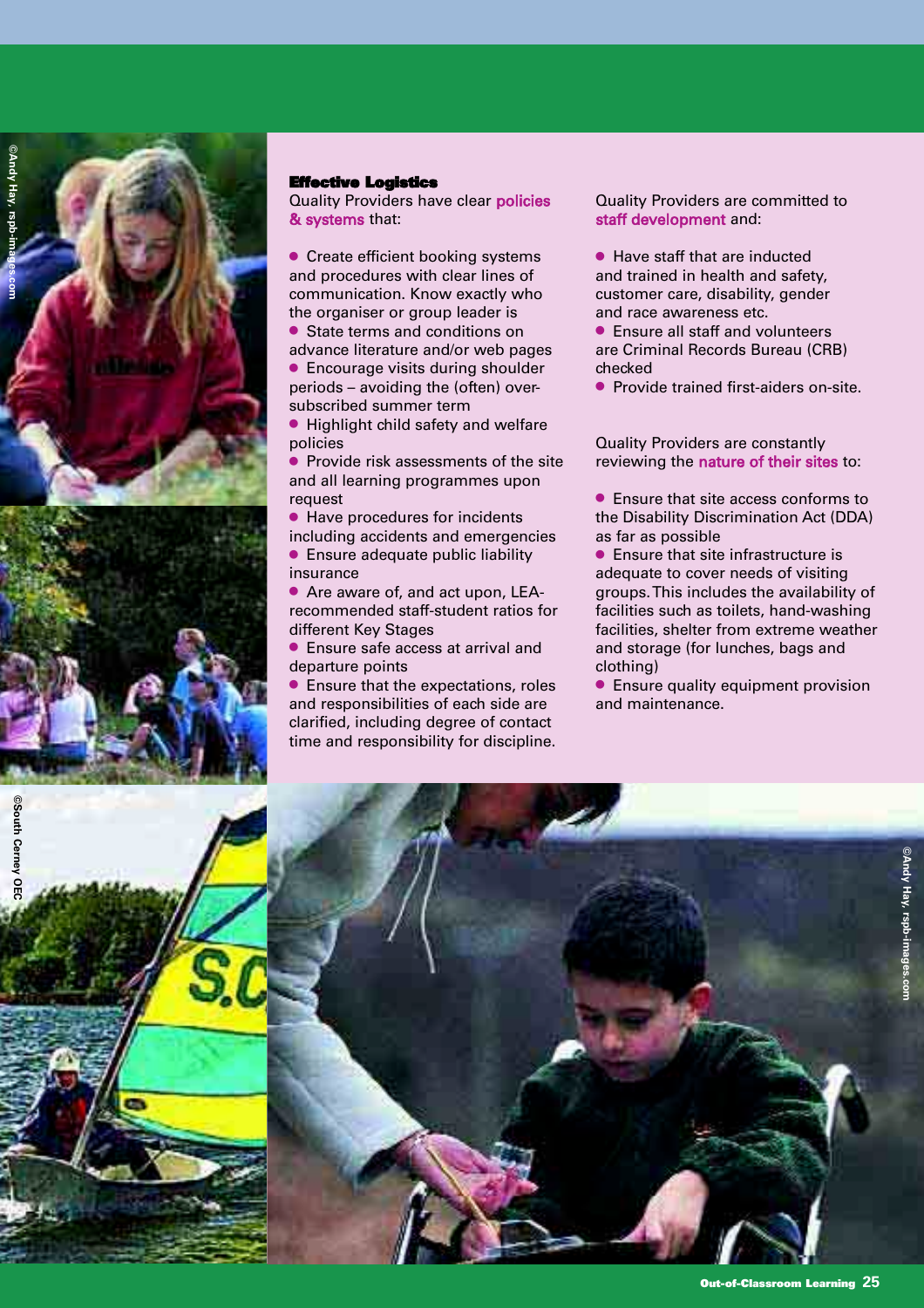## **Contact details**

For further information about the Real World Learning Partnership organisations and the wide range of opportunities we offer, please contact us or visits our websites:

| <b>Association for Science Education</b>                            | www.ase.org.uk                | Tel: 01707 283000             |
|---------------------------------------------------------------------|-------------------------------|-------------------------------|
| College Lane, Hatfield, Hertfordshire, AL10 9AA                     |                               | Registered charity no 313123  |
| <b>Field Studies Council</b>                                        | www.field-studies-council.org | Tel: 01743 852100             |
|                                                                     |                               |                               |
| Montford Bridge, Preston Montford, Shrewsbury, Shropshire, SY4 1HW  |                               | Registered charity no 313364  |
| <b>Geographical Association</b>                                     | www.geography.org.uk          | Tel: 0114 296 0088            |
| 160 Solly Street, Sheffield, S1 4BF                                 |                               | Registered charity no 313129  |
| <b>Historical Association</b>                                       | www.history.org.uk            | Tel: 020 7735 3901            |
| 59a Kennington Park Road, London, SE11 4JH                          |                               | Registered charity no 313133  |
| <b>National Trust</b>                                               | www.nationaltrust.org.uk      | Tel: 0870 458 4000            |
| Central Office, Heelis, Kemble Drive, Swindon, SN2 2NA              |                               | Registered charity no 205846  |
| <b>Outdoor Education Advisers' Panel</b>                            | www.oeap.info                 |                               |
| <b>PGL Travel Ltd</b>                                               | www.pgl.co.uk                 | Tel: 08700 551 551            |
| Alton Court, Penyard Lane, Ross-on-Wye, Herefordshire, HR9 5GL      |                               |                               |
| <b>Royal Geographical Society (with IBG)</b>                        | www.rgs.org                   | Tel: 020 7591 3000            |
| 1 Kensington Gore, London, SW7 2AR                                  |                               | Registered charity no 208791  |
| <b>The RSPB</b>                                                     | www.rspb.org.uk               | Tel: 01767 680551             |
| UK Headquarters, The Lodge, Sandy, Bedfordshire, SG19 2DL           |                               | Registered charity no 207076  |
| <b>Wildfowl &amp; Wetlands Trust</b>                                | www.wwt.org.uk                | Tel: 01453 891900             |
| Slimbridge, Gloucestershire, GL2 7BT                                |                               | Registered charity no 1030884 |
| <b>The Wildlife Trusts</b>                                          | www.wildlifetrusts.org        | Tel: 0870 036 7711            |
| The Kiln, Waterside, Mather Road, Newark, Nottinghamshire, NG24 1WT |                               | Registered charity no 207238  |

**PDF-versions of this document can also be downloaded from the partners' websites.**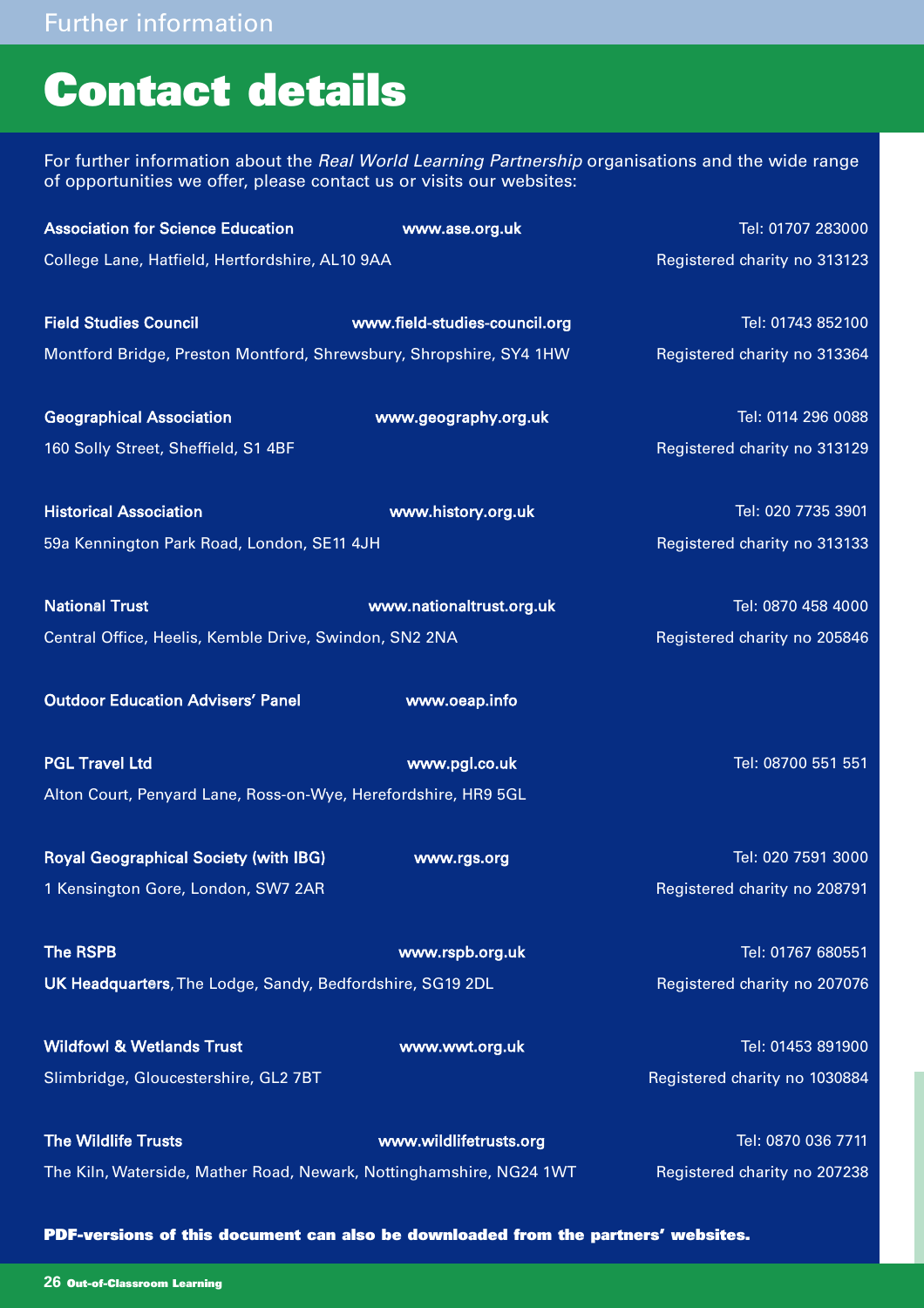

**Substantial evidence exists to indicate that fieldwork, properly conceived,** ❛ **adequately planned, well taught and effectively followed up, offers learners opportunities to develop their knowledge and skills in ways that add value to their everyday experiences in the classroom**  ❜

Rickinson et al (2004) A Review of Research on Outdoor Learning. NFER & Kings College, London **FRONT COVER PHOTO: ©Andy Hay, rspb-images.com**